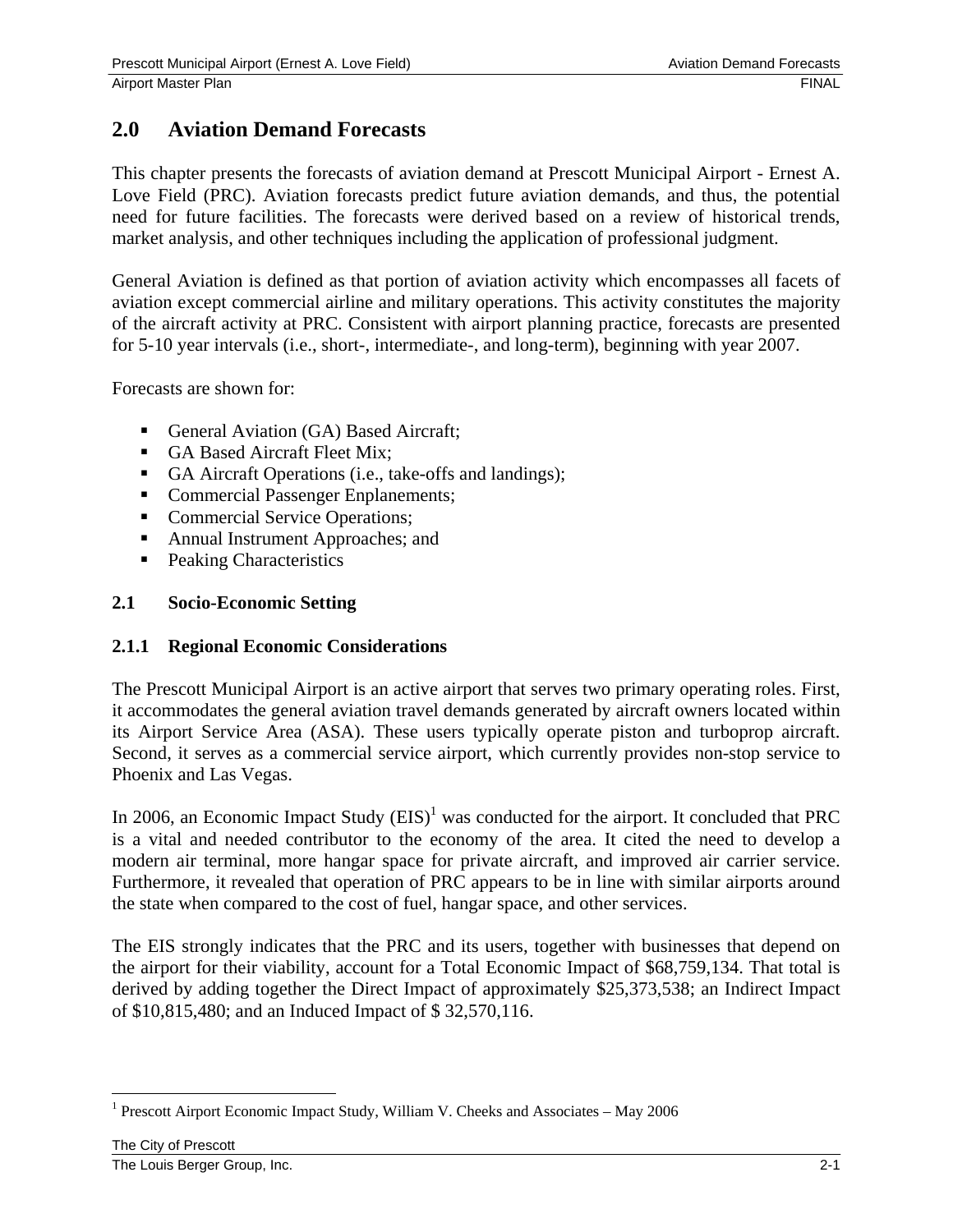## **2.1.2 Airport Service Area**

The Airport Service Area (ASA) of an airport is defined by its proximity to other airports providing similar service to the flying public, rather than by any jurisdictional boundaries. PRC is located in central Arizona and primarily serves the population centers of the communities of the City of Prescott, Town of Prescott Valley and the Town of Chino Valley.

At the beginning months of 2008, PRC served as a base for 340 GA aircraft and enplaned over 4,000 passengers in 2007. Enplanement is defined as the total number of passengers boarding an aircraft. The location of the aircraft owners and population helps to define the ASA for the facility. Aircraft basing and the amount of enplaned passengers reflects consideration of such factors as convenience in terms of access, facilities and services available, and aircraft operating costs versus those associated with other airports.

The ASA for the purposes of this forecasting effort may be best identified as the Central Yavapai Metropolitan Region. The state-designated metropolitan planning organization responsible for coordinating transportation planning of local governments within this region is the Central Yavapai Metropolitan Planning Organization (CYMPO). The CYMPO encompasses the communities of Prescott, Prescott Valley, Chino Valley, Dewey-Humboldt, portions of Yavapai County and the Yavapai-Prescott Nation. Socioeconomic data gathered from the CYMPO were used to represent the characteristics of this ASA, and compared to Arizona and national statistics. Principal indicators of the socioeconomic setting of the ASA, State of Arizona and the United States are presented in Table 2.1.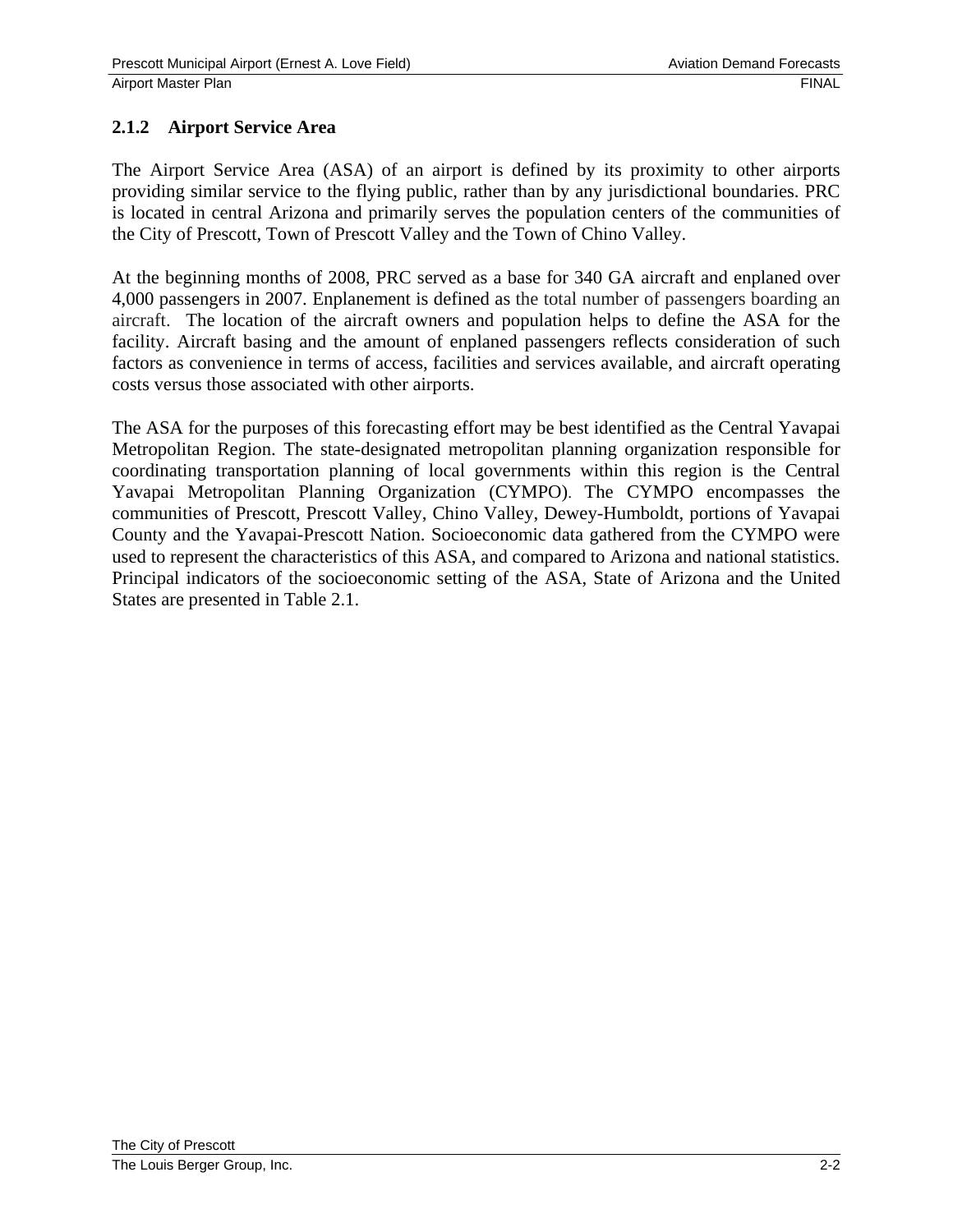| <b>Metropolitan</b><br><b>Region</b>           | <b>Arizona</b> | <b>United States</b>                                                                               |
|------------------------------------------------|----------------|----------------------------------------------------------------------------------------------------|
|                                                |                |                                                                                                    |
| 65,490                                         | 5,130,632      | 281,421,906                                                                                        |
| 117,671                                        | 5,868,004      | 295,895,897                                                                                        |
| 124,477                                        | 6,163,869      | 301,621,157*                                                                                       |
| 146,600*                                       | 6,637,381      | 308,935,581                                                                                        |
| 192,500*                                       | 7,495,238      | 322, 365, 787                                                                                      |
| 252,800*                                       | 8,456,448      | 335,804,546                                                                                        |
| 332,000*                                       | 9,531,537      | 349,439,199                                                                                        |
| 438,000                                        | 10,712,397     | 363,584,435                                                                                        |
| 5.9%                                           | 2.2%           | .77%                                                                                               |
| <b>Employment (% Distribution)</b>             |                |                                                                                                    |
| n/a                                            | n/a            | 2.8                                                                                                |
| 9.0                                            | 9.6            | 5.5                                                                                                |
| 4.0                                            | 7.0            | 9.4                                                                                                |
| 13.0                                           | 19.6           | 17.5                                                                                               |
| 3.0                                            | 6.9            | 5.6                                                                                                |
| 58.0                                           | 41.6           | 44.6                                                                                               |
| 13.0                                           | 15.6           | 14.6                                                                                               |
| 100.0                                          | 100.0          | 100.0                                                                                              |
| <b>Income (Effective Buying Income - 2006)</b> |                |                                                                                                    |
| \$34,901                                       | \$38,537       | \$48,201                                                                                           |
|                                                |                |                                                                                                    |
| 29.78                                          | 22.3           | 22.3                                                                                               |
| 33.73                                          | 45.6           | 42.7                                                                                               |
| 36.49                                          | 32.1           | 35.0                                                                                               |
| 100.0                                          | 100.0          | 100.0                                                                                              |
|                                                |                | Sources: US Department of Labor, US Census Bureau, Prescott Airport Economic Impact Study-May 2006 |

**Table 2.1 PRC Airport Service Area Socioeconomic Characteristics** 

Key features of Table 2.1 are:

- 1. Population growth rate in the ASA will be greater than that which will occur in Arizona and the United States.
- 2. The economic base of the ASA is generally comparable to that in Arizona and the United States with a higher proportion of jobs in Services sector at 58%.
- 3. The median household effective buying income, a measure of disposable income, in the ASA is less than that of Arizona and the United States. However, the percentage of households with effective buying income levels in excess of \$50,000, a level that should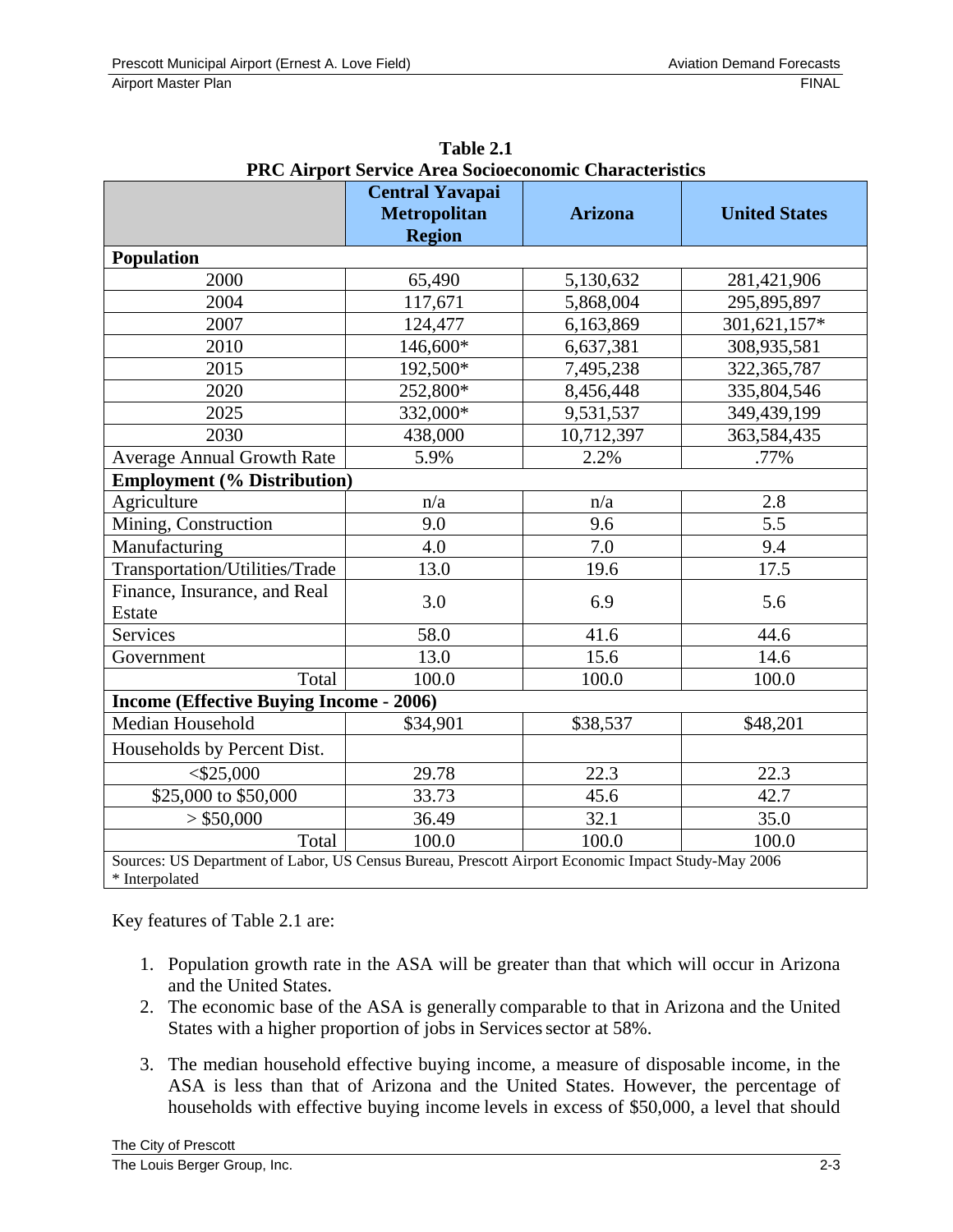provide sufficient funds for discretionary purposes such as air transportation, illustrates a slightly higher percentage than Arizona and the United States

#### **2.2 General Aviation Demand Forecast**

Factors that influence the demand for aviation activity at an airport include the socioeconomic characteristics of the ASA, the level of service and facilities provided at the airport versus other airports in the region, and its location with respect to demand generators for originating or transient users and passengers.

First-class hangar facilities, combined with three runways (Runway 3R/21L measuring the longest at 7,616 with ILS capabilities) and major maintenance services attract corporate aircraft and aviation business to use PRC as an operations base. PRC also attracts local aircraft owners to use the facility as a base. These factors, combined with previous capital improvements at PRC and the socioeconomic characteristics of the ASA, suggest that the demand for aviation services at the PRC is being sustained and has the potential for growth.

The population growth of the ASA and the continued diversification of the economy and disposable income levels, support the continued reliance on PRC to provide air transportation services. This is especially relevant when the economic centers are distant from one another or involve excessive travel times to enable same-day ground transportation trips. General aviation air travel supports this user demand. Longer passenger processing times associated with scheduled airline travel and connections have contributed to the increased awareness and utility of general aviation aircraft and the airports they utilize. As discussed in the general aviation national trends, the advent of VLJs and the attractiveness of fractional ownership of business aircraft, both in jet and turboprop families, further support this trend. Availability of land for the construction of hangar facilities at PRC is a primary factor contributing to the continued attraction of aircraft to the facility. Barring an economic scenario that suggests poor performance in the dominant area businesses, both in the ASA and the Prescott municipal area, use of PRC is likely to continue and experience increasing frequency.

From a facilities perspective, PRC is well maintained and offers certain advantages over other area airports as highlighted in Table 2.2. PRC draws pilots and aircraft owners primarily from areas to its north, west and south based on the addresses of aircraft owners. Potential users in areas east of the Airport tend to operate from airports in the north area for reasons of accessibility and available facilities. As determined in the Passenger Leakage Analysis (Appendix A), PRC draws its commercial passengers primarily from Prescott, Prescott Valley, Chino Valley, and Dewey-Humboldt.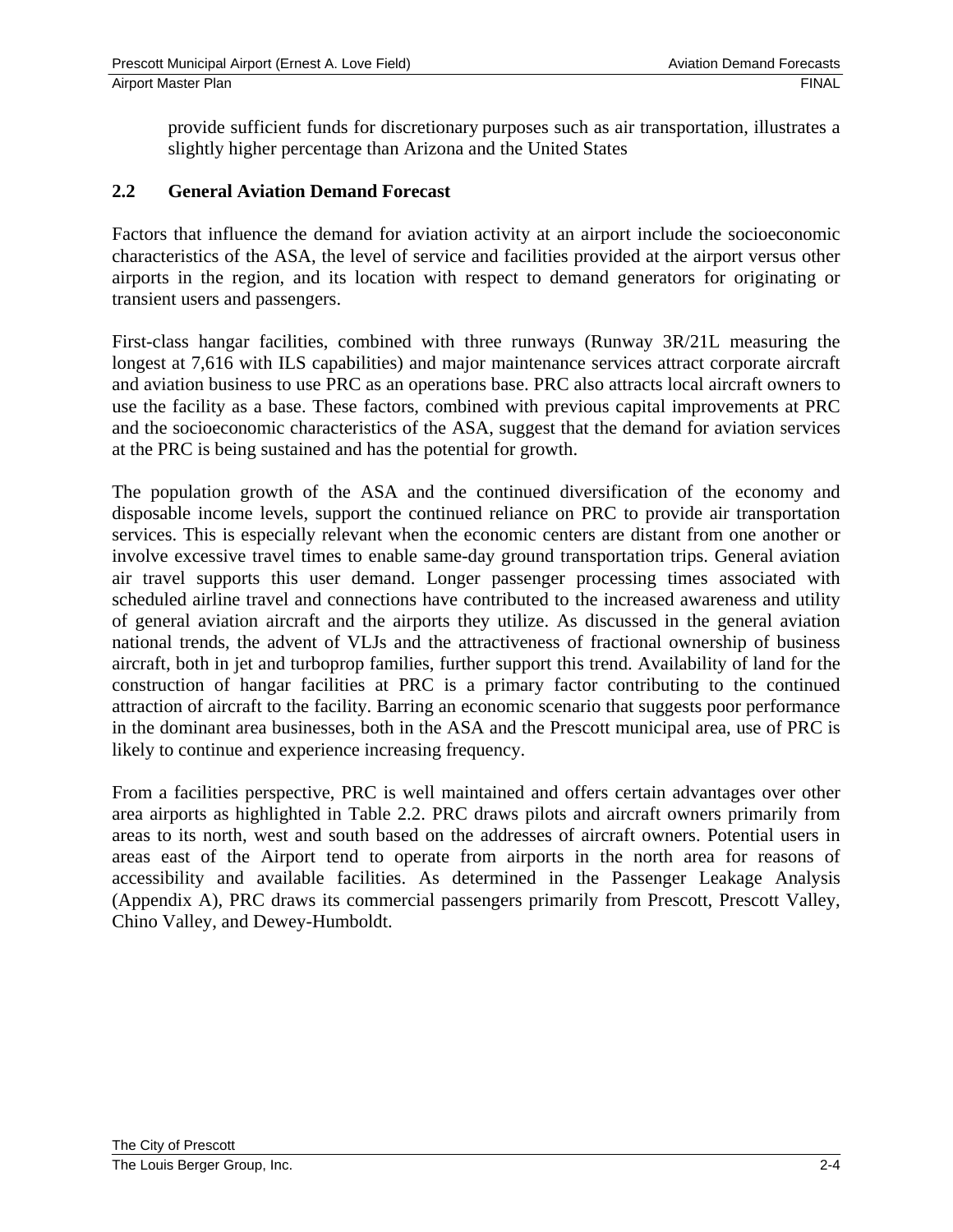|                                                                                                       |                                                               | Comparison with Other Area An ports                       |                                                 |                        |                                 |                                                         |
|-------------------------------------------------------------------------------------------------------|---------------------------------------------------------------|-----------------------------------------------------------|-------------------------------------------------|------------------------|---------------------------------|---------------------------------------------------------|
| <b>Airport</b>                                                                                        | <b>Number of</b><br><b>Runways &amp;</b><br>Longest<br>Length | <b>Instrument</b><br><b>Approach</b><br><b>Capability</b> | <b>Fixed</b><br><b>Based</b><br><b>Operator</b> | <b>Operations</b>      | <b>Based</b><br><b>Aircraft</b> | <b>Commercial</b><br><b>Passenger</b><br><b>Service</b> |
| <b>Phoenix</b>                                                                                        | $3 - 11,489$                                                  | $Yes - P$                                                 | Major                                           | $539,211^i$            | 93                              | Yes                                                     |
| <b>Flagstaff</b>                                                                                      | $1 - 8,800$                                                   | $Yes - P$                                                 | Major                                           | $36,837^{\rm i}$       | 130                             | Yes                                                     |
| Goodyear                                                                                              | $1 - 8,500$                                                   | N <sub>0</sub>                                            | Major                                           | $136,274$ <sup>i</sup> | 197                             | N <sub>o</sub>                                          |
| <b>Deer Valley</b>                                                                                    | $2 - 8,208$                                                   | $Yes - NPI$                                               | Major                                           | $378,763^{\rm i}$      | 1,125                           | N <sub>o</sub>                                          |
| <b>Prescott</b>                                                                                       | $3 - 7,550$                                                   | $Yes - P$                                                 | Major                                           | $231,285^{\rm i}$      | 340                             | Yes <sup>*</sup>                                        |
| <b>Show Low</b>                                                                                       | $2 - 7,200$                                                   | $Yes - NPI$                                               | Minor                                           | 34,014                 | 63                              | Yes <sup>®</sup>                                        |
| <b>Glendale</b>                                                                                       | $1 - 7,150$                                                   | $Yes - NPI$                                               | Major                                           | $132,735^i$            | 357                             | N <sub>o</sub>                                          |
| <b>Kingman</b>                                                                                        | $2 - 6,827$                                                   | $Yes - NPI$                                               | Major                                           | 61,100                 | 268                             | Yes <sup>*</sup>                                        |
| Page                                                                                                  | $2 - 5,950$                                                   | No                                                        | Major                                           | 23,007                 | 68                              | $Yes^*$                                                 |
| <b>Payson</b>                                                                                         | $1 - 5,500$                                                   | N <sub>o</sub>                                            | Minor                                           | 41,850                 | 38                              | N <sub>o</sub>                                          |
| <b>Sedona</b>                                                                                         | $1 - 5,129$                                                   | N <sub>o</sub>                                            | Minor                                           | 50,000                 | 100                             | N <sub>o</sub>                                          |
| <b>Mesa</b>                                                                                           | $2 - 5,101$                                                   | $Yes - NPI$                                               | Major                                           | $270,084$ <sup>i</sup> | 932                             | N <sub>o</sub>                                          |
| <b>Chandler</b>                                                                                       | $2 - 4,870$                                                   | $Yes - NPI$                                               | Major                                           | $223,800^{\rm i}$      | 425                             | N <sub>o</sub>                                          |
| * Essential Air Service, $^1$ ATCT Provided, P = Precision Instrument, NPI = Non Precision Instrument |                                                               |                                                           |                                                 |                        |                                 |                                                         |

**Table 2.2 Comparison with Other Area Airports** 

Note: All airports have 100LL, Jet A, Hangars, and Tiedown capabilities

Source: FAA 5010 Records & Prescott Airport Economic Impact Study-May 2006

Of the other airports, only Phoenix Sky Harbor and Flagstaff have precision instrument approach capabilities. Additionally, PRC has the seventh longest runway. Overall, the prospect for future aviation activity at PRC is considered positive and should advance at rates comparable to those expected nationally. Phoenix Sky Harbor, Show Low, Kingman, Flagstaff, and Page airports also provide scheduled airline or commuter service.

## **2.2.1 Summary of Forecast Methodology**

The forecasts were derived from a comparison to the FAA's Terminal Area Forecast (TAF) in addition to an assessment of the Leakage Analysis (Appendix A), survey activities of based aircraft and aircraft operations (Appendix B), on-going and planned airport improvements, and anticipated trends in the general aviation market and commercial passenger travel. These findings are coupled with consideration of causal relationships as reflected in supply (competition) and demand (population, employment and income) factors. This forecast approach allows for differing projections of demand that could be anticipated at PRC. Initially, the forecasts address two key projections – based aircraft and aircraft operations – from which a series of derivative forecasts can be generated.

With the exception of enplaned passengers, the forecasts presented in this chapter will be unconstrained. Meaning, any existing physical or policy constraints at PRC will not be taken into consideration during the development of these forecast numbers. Chapter Four, Development Alternatives, will address any physical and policy constraints and will identify a "constrained" forecast, if warranted. However, the enplanement forecast will consider "what if" scenarios due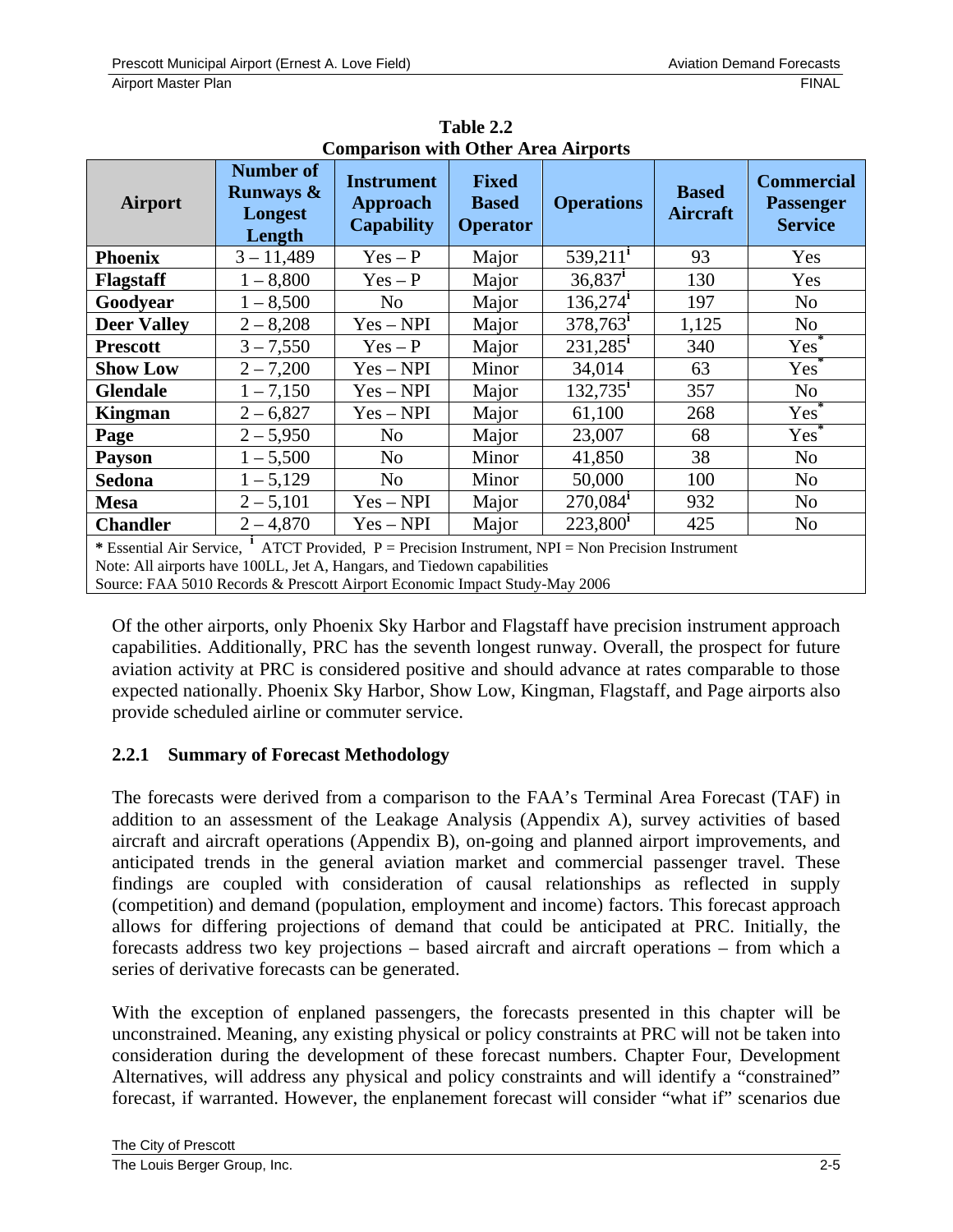to 'on-going' plans to build a new larger terminal facility at PRC. The specific methodology for each is documented in the sections below.

## **2.2.2 General Aviation Trends**

The Federal Aviation Administration (FAA) publishes a national aviation forecast. The current document that will be used as a source is *FAA Aerospace Forecast Fiscal Years 2008–2025*. Included in this publication are forecasts for general aviation. The forecasts use the economic performance of the United States as an indicator of future aviation industry growth.

The FAA forecasts the fleet and hours flown for single-engine piston aircraft, multi-engine piston, turboprops, turbojets, rotorcraft (piston, turbine), sport, experiment and other (glider, balloon). The FAA forecasts active aircraft (i.e. flies at least one hour during the year) not total aircraft. As the demand for business jets has grown over the past several years, the current forecast assumes that business use of general aviation aircraft will expand at a more rapid pace than that for personal/sport use. The business/corporate side of general aviation should also continue to benefit from a growing market for new Very Light Jets (VLJ). In addition, corporate safety/security concerns for corporate staff, combined with increasing flight delays at some U.S. airports have made fractional, corporate, and on-demand charter flights practical alternatives to travel on commercial flights. Below, a list is provided summarizing key FAA forecast components for general aviation through 2025.

- The active general aviation fleet is projected to increase at an average annual rate of 1.3 percent through the forecast period of 2025, growing from an estimated 225,007 in 2007 to 286,500 aircraft by 2025.
- The more expensive and sophisticated turbine-powered fleet (including rotorcraft) is projected to grow at an average of 3.7 percent a year over the forecast period with the turbine jet fleet increasing at 5.6 percent a year.
- The actual number of VLJ deliveries in 2007 fell short of FAA's assumption in last years forecast (143 vs. 350). However, the current forecast assumes that they will continue to enter the active fleet at a rate of 400 to 500 aircraft a year, reaching 8,145 aircraft by 2025.
- The number of active piston-powered aircraft (including rotorcraft) is projected to decrease from the 2006 total of 167,008 through 2008 and then increase gradually to 181,345 by 2025. Over the forecast period, the average annual increase in piston-powered aircraft is 0.5 percent.
- Starting in 2005, a new category of aircraft (previously not included in the FAA's aircraft registry counts) was created: "light sport" aircraft. At the end of 2006 a total of 1,273 aircraft were estimated to be in this category. The forecast assumes registration of 5,600 aircraft over a 5-year period beginning in 2005 including both newly built aircraft and conversions from ultralight trainers. By 2025 a total of 14,700 light sport aircraft are projected to be in the fleet.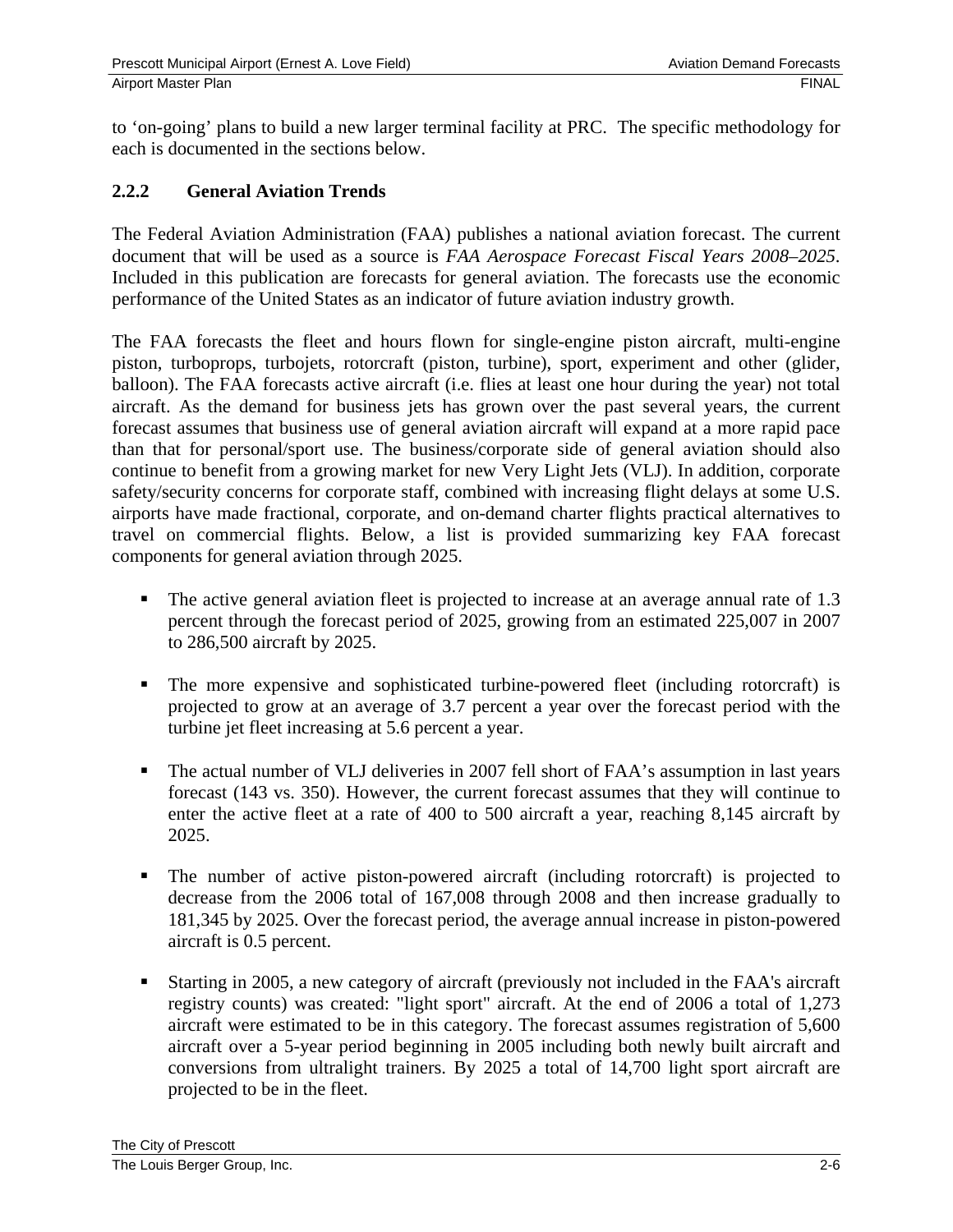- The number of general aviation hours flown is projected to increase by 3.0 percent yearly over the forecast period.
- The number of active general aviation pilots (excluding air transport pilots) is projected to be 507,930 in 2025, an increase of almost 61,000 (up 0.7 percent yearly) over the forecast period.
- The number of private pilots is projected to increase an average of 0.2 percent a year over the forecast period to total 220,550 in 2025.

## **2.2.3 General Aviation Based Aircraft Forecast**

Post September 11, 2001 combined with a weakening economy has led to reductions in aviation travel. However, the "hassle factor" associated with scheduled airline travel, especially for frequent flyers, has stimulated additional interest in the general aviation industry. Corporate travelers have realized the convenience and improved affordability of using chartered general aviation aircraft or have joined fractional aircraft ownership programs. Fractional aircraft ownership involves the purchase of a predetermined share of an aircraft, which is then maintained and operated by a management company. These programs, initially involving business jet aircraft, now offer participation in turboprop aircraft such as the Beechcraft King Air. The ability of these aircraft to operate at airports located closer to the passengers' homes and suburban office locations have contributed to the success of these programs. As the economy improves, these positive forces are expected to return and stimulate the demand for this type of general aviation activity. This expectation is mirrored in the national FAA forecasts of general aviation activity presented in by the FAA in its "Aerospace Forecasts Fiscal Years 2008 – 2025".

Contributing to this prospect for growth will be the introduction of lightweight, low noise, new technology personal and corporate jet aircraft. An example is the Eclipse 500 twin-engine jet. This aircraft has a maximum gross takeoff weight of 4,700 pounds and can transport 4 passengers and a crew of 2 some 1,600 nautical miles nonstop. The aircraft sells for a little over \$1 million. The twinjet aircraft is specifically designed to operate from general aviation airports with runway lengths of at least 2,600 feet, thus making it attractive for use at most general aviation airports.

Existing published forecasts specifically for PRC are included in the FAA Terminal Area Forecast (TAF), the 1998 Airport Master Plan, and limited forecast in the Arizona Department of Transportation (ADOT) State Aviation Needs Study 2000 (SANS 2000). Valid regional forecasts are limited given that the Arizona State Aviation System Plan (SASP) is currently in progress. All three existing forecasts were reviewed as a preliminary step in generating forecasts for this Master Plan Update. Regional and local conditions (i.e., market share) were then reviewed to evaluate the reliability of the forecasts. Table 2.3 provides existing based aircraft forecasts for PRC. The based aircraft and operations forecast methodology and actual forecasts for PRC are described thereafter.

As shown in Table 2.3, the FAA TAF and the SANS 2000 forecast have identical average annual growth rates, while the 1998 Master Plan is slightly lower at 1.5%. To further compare, validate,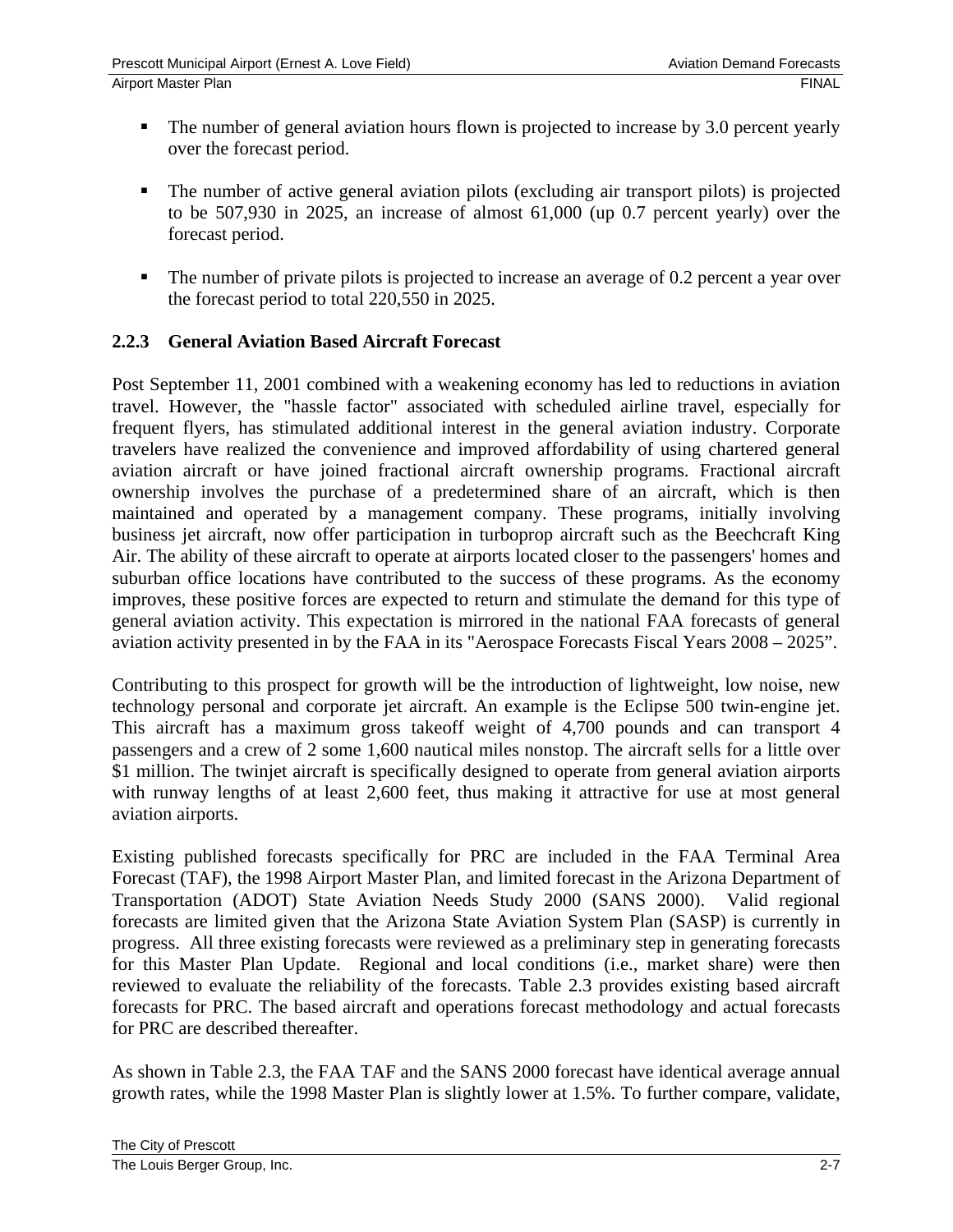and make an informed decision on the appropriate average annual growth rate to use in forecasting based aircraft through the planning period, historical data for based aircraft were collected from several sources, which included the FAA, and provided in Table 2.4. From this data, a trendline analysis<sup>2</sup> for the period of time shown (1989 to 2006) was performed. The correlation coefficient  $(R^2)$  determined was 0.92, which is a good correlation coefficient. This trendline analysis resulted in 595 aircraft in 2027, indicating a 2.6% average annual growth rate, which is comparable to both the FAA TAF and the SANS 2000.

| <b>Comparison of Based Aircraft Forecast</b> | <b>Airport-Specific</b> |                         | <b>Regional</b>    |
|----------------------------------------------|-------------------------|-------------------------|--------------------|
| Year                                         | <b>FAA TAF</b>          | <b>1998 Master Plan</b> | <b>SANS (2000)</b> |
| 1995                                         | n/a                     | 258                     | n/a                |
|                                              | X                       | <b>Forecast</b>         | X                  |
| 2000                                         | 312                     | 280                     | n/a                |
|                                              | X                       | X                       | <b>Forecast</b>    |
| 2005                                         | 365                     | 300                     | 323                |
|                                              | <b>Forecast</b>         | X                       | X                  |
| 2010                                         | 391                     | 325                     | 360                |
| 2015                                         | 440                     | 350                     | 401                |
| 2020                                         | 494                     | 374                     | 446                |
| 2025                                         | 555                     | n/a                     | n/a                |
| <b>Average Annual Growth</b>                 | 2.3%                    | 1.5%                    | 2.3%               |

| Table 2.3 |                                     |
|-----------|-------------------------------------|
|           | 'omparison of Based Aircraft Foreca |

| <b>PRC Historical Based Aircraft</b> |                       |      |                       |  |  |
|--------------------------------------|-----------------------|------|-----------------------|--|--|
| Year                                 | <b>Based Aircraft</b> | Year | <b>Based Aircraft</b> |  |  |
| 1989                                 | 197                   | 1998 | 290                   |  |  |
| 1990                                 | 223                   | 1999 | 312                   |  |  |
| 1991                                 | 194                   | 2000 | 312                   |  |  |
| 1992                                 | 197                   | 2001 | 312                   |  |  |
| 1993                                 | 199                   | 2002 | 335                   |  |  |
| 1994                                 | 220                   | 2003 | 347                   |  |  |
| 1995                                 | 218                   | 2004 | 335                   |  |  |
| 1996                                 | 258                   | 2005 | 349                   |  |  |
| 1997                                 | 290                   | 2006 | 357                   |  |  |

**Table 2.4** 

After reviewing the resulting average annual growth rates for both the comparable forecasts and the trendline analysis, an average annual growth rate of 2.3% was selected for based aircraft through the planning period. Although the FAA's national projections of the active general aviation fleet indicate a modest 1.3 percent growth rate through 2025, it is anticipated that PRC

 $\overline{a}$ 

 $2^2$  Trendline analysis is a technique in taking historical data in effort to make predictions. Such analysis is also called regression analysis. The analysis produces a  $R^2$  coefficient between 0 and 1. A trendline is more reliable when its  $R^2$ value is at or near 1.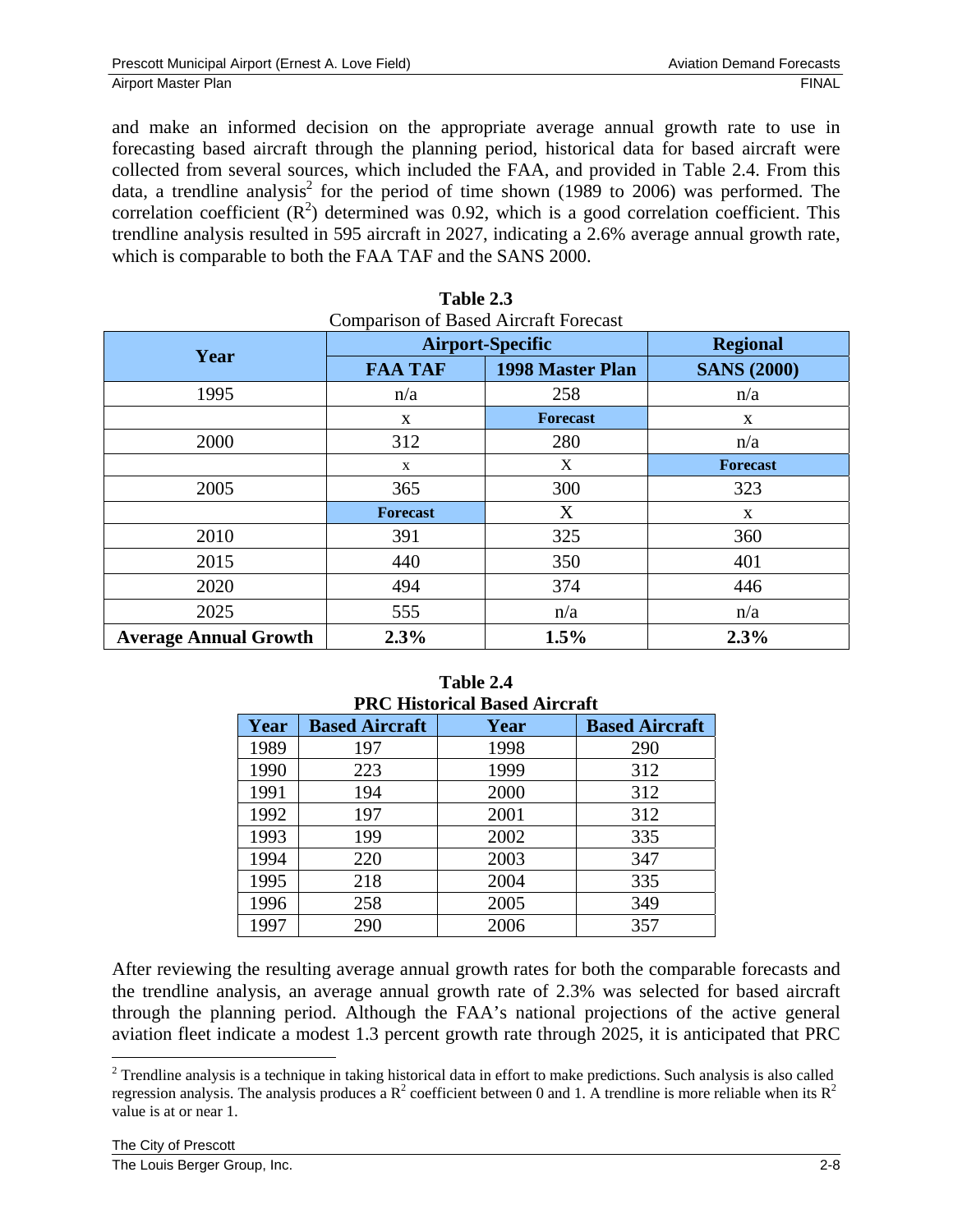would experience more robust growth in terms of based aircraft due to the higher population growth rate within the ASA, compared to the growth rate nationally (as illustrated in Table 2.1). The resultant projection of based aircraft reflecting the selected growth rate of 2.3 percent is presented in Table 2.5 and illustrated in Exhibit 2.1.

| 1 ame <i>4</i> .9<br><b>PRC Forecast Based Aircraft</b> |                       |  |  |  |
|---------------------------------------------------------|-----------------------|--|--|--|
| Year                                                    | <b>Based Aircraft</b> |  |  |  |
| 2007                                                    | 340                   |  |  |  |
| 2012                                                    | 380                   |  |  |  |
| 2017                                                    | 425                   |  |  |  |
| 2027                                                    | 535                   |  |  |  |







#### **2.2.4 Market Share Analysis of Based Aircraft**

A market share analysis was also evaluated for PRC to reinforce the based aircraft projections provided in Section 2.2.3. The method used to determine market share was to develop a ratio of based aircraft per 1,000/population in the ASA region (see Table 2.1). Based aircraft per 1,000/ population is expected to decrease throughout the planning period as the population within the ASA increases at a greater growth rate than the number of based aircraft in the ASA. It is anticipated that by the end of the planning period (2027) the ratio will be 1.5. As a result, the projected based aircraft for the year 2027 is estimated to be 555, which is approximately 4 percent higher than the 2027 projection of 535 given in Table 2.7 (2.5% average annual growth rate vs. 2.3% average annual growth rate).

Because the average annual growth rates are within two-tenths of each other, the projected based aircraft of 535 is considered reliable, and will be used during the based aircraft fleet mix and aircraft operations forecast.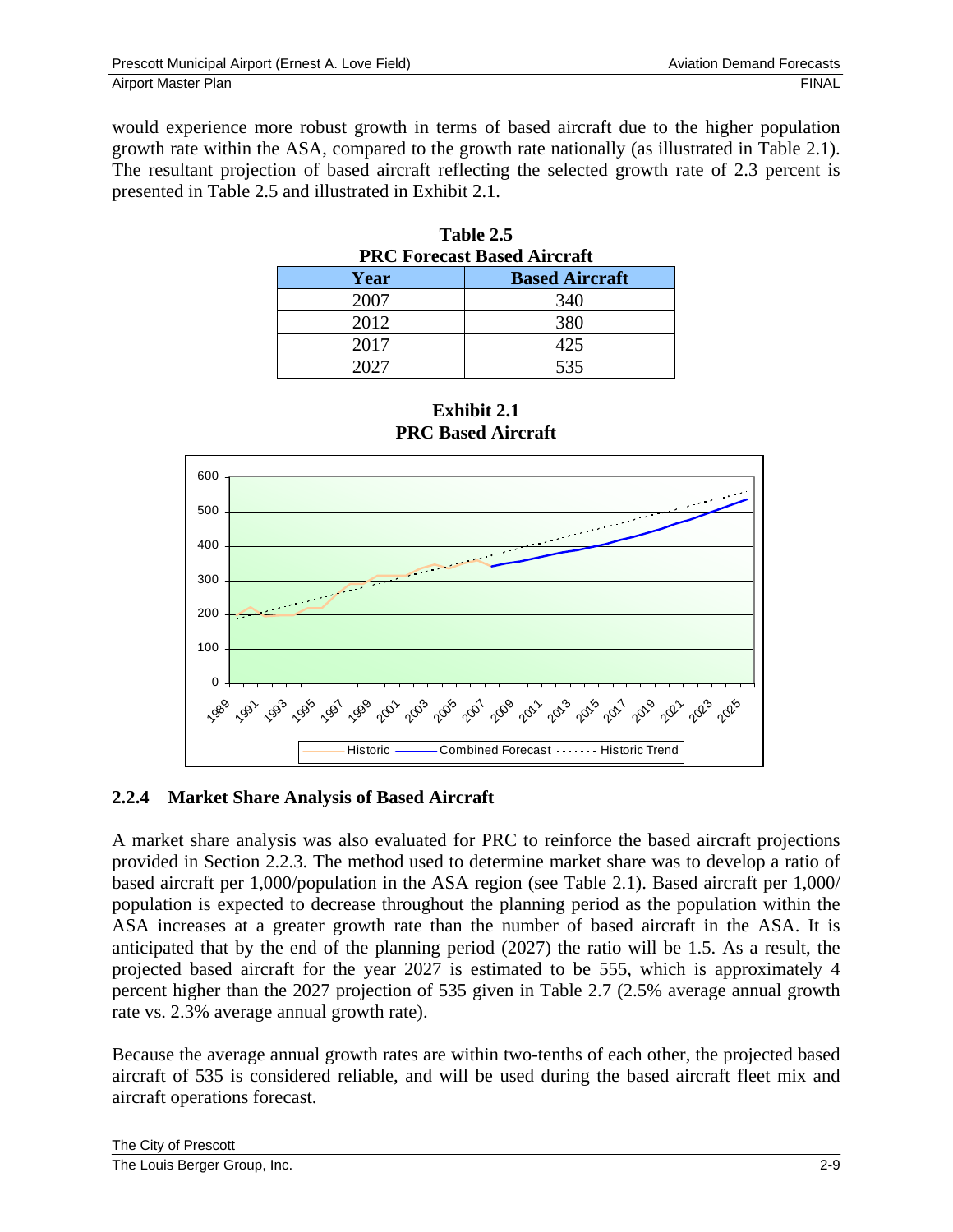## **2.2.5 Based Aircraft Fleet Mix**

The projections of based aircraft fleet mix were developed by using the fleet mix percentages located in Chapter 1, Table 1.6. However, the percentages were adjusted slightly to reflect the national trend forecast favoring an increased growth toward larger aircraft in the active general aviation fleet, notably those powered by turboprop and turbojet engines. In absolute numbers of aircraft nationally, however, the smaller piston-powered active aircraft greatly exceed these larger aircraft by a ratio of more than 10:1 today. Over time, this ratio may decrease to nearly 7:1. This growth rate projection through 2025 for each class of aircraft is presented in Table 2.6.

| Table 2.6                                                   |  |  |  |  |
|-------------------------------------------------------------|--|--|--|--|
| <b>National General Aviation Aircraft Fleet Projections</b> |  |  |  |  |

| <b>Period</b>                                          | Single-<br>Engine<br><b>Piston</b> | <b>Multi-Engine</b><br><b>Piston/Turboprop</b> |     | Turbojet   Rotorcraft |  |  |
|--------------------------------------------------------|------------------------------------|------------------------------------------------|-----|-----------------------|--|--|
| $2008 - 2025$                                          | 0.5                                | 4.6                                            | 5.6 | 4.70                  |  |  |
| Source: "Aerospace Forecasts Fiscal Years 2008 – 2025" |                                    |                                                |     |                       |  |  |

These same trends and characteristics can be expected at PRC. The resultant projection of based aircraft fleet mix, reflecting a slight adjustment to the current fleet mix percentages using the national growth rates, is presented in Table 2.7.

| Year              | <b>Single-Engine</b>                                   | <b>Multi-Engine</b><br><b>Piston/Turboprop</b> | <b>Business Jets</b> | <b>Rotorcraft</b> | <b>Total</b> |  |
|-------------------|--------------------------------------------------------|------------------------------------------------|----------------------|-------------------|--------------|--|
| 2007 <sup>1</sup> | 301                                                    | 26                                             |                      |                   | 340          |  |
| <b>Future</b>     | 86.5%                                                  | 8%                                             | 2%                   | 3.5%              | 100%         |  |
| 2012              | 329                                                    | 30                                             |                      | 13                | 380          |  |
| 2017              | 368                                                    | 34                                             |                      | 15                | 425          |  |
| 2027              | 463                                                    | 43                                             |                      | 18                | 535          |  |
|                   | <b>Base Year</b><br><b>Source: Berger Calculations</b> |                                                |                      |                   |              |  |

**Table 2.7 PRC GA Aircraft Fleet Projections** 

# **2.2.6 General Aviation Aircraft Operations Forecast**

An aircraft operation is defined as any takeoff or landing performed by an aircraft. There are two types of operations, local and itinerant. A local operation is a takeoff or landing performed by an aircraft that will operate within the local traffic, generally within a 20 nautical mile radius. Itinerant operations are all arrival and departures other than local. Usually, local operations are comprised of training operations and itinerant operations are those aircraft with a specific destination away from or to the airport. Typically, itinerant operations increase with business and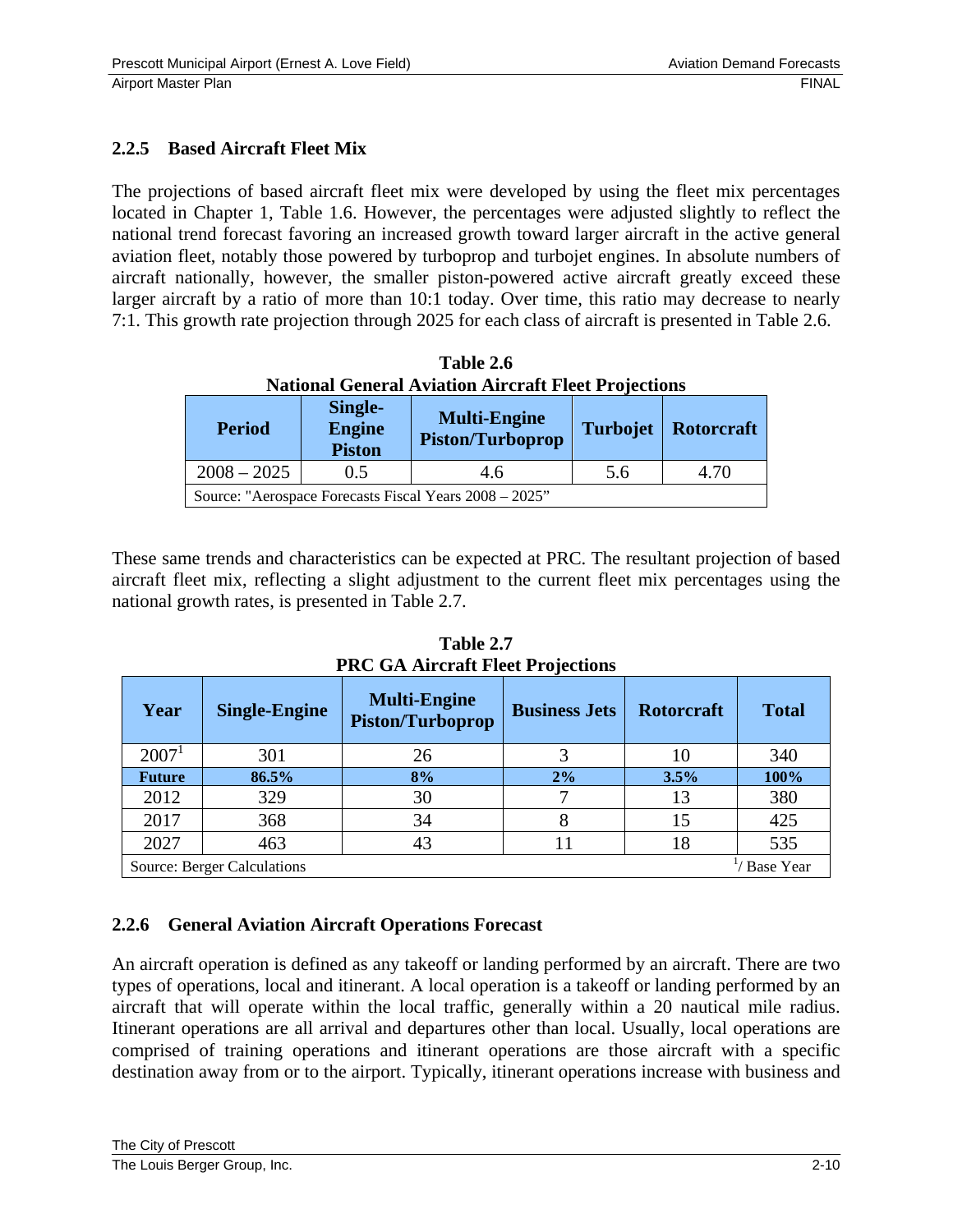industry use of the airport since business aircraft are used primarily to move individual from one location to another.

Aircraft operations were developed based on traffic counts provided by the FAA Air Traffic Control, which operates between the hours of 6:00 a.m. and 11:00 p.m. daily. The tower presents this information by type of operation (local or itinerant). Year 1997 was the first year of historical data used for this forecast effort total was 353,286 operations (takeoffs and landings). Of these recorded operations, 237,916 were local and 115,370 were itinerant. This level of activity, although accurate for the recording period, does not include or make allowance for aircraft operations that occur when the tower is closed. Consequently, it was appropriate to make an upward adjustment to the recorded tower activity data by 1% to account for this condition. Table 2.8 presents the historical itinerant and local operations at PRC.

| Year | <b>Itinerant</b>                      | % of Total | Local   | % of Total | Total $+1\%$ |
|------|---------------------------------------|------------|---------|------------|--------------|
| 1997 | 118,903                               | 33%        | 237,916 | 67%        | 356,819      |
| 1998 | 125,419                               | 35%        | 228,056 | 65%        | 353,475      |
| 1999 | 119,608                               | 35%        | 220,432 | 65%        | 340,040      |
| 2000 | 116,291                               | 37%        | 203,746 | 63%        | 323,237      |
| 2001 | 119,491                               | 36%        | 211,833 | 64%        | 328,746      |
| 2002 | 111,183                               | 32%        | 231,196 | 68%        | 342,379      |
| 2003 | 116,513                               | 35%        | 217,017 | 65%        | 333,530      |
| 2004 | 97,778                                | 35%        | 177,805 | 65%        | 275,583      |
| 2005 | 88,929                                | 37%        | 150,236 | 63%        | 239,165      |
| 2006 | 87,410                                | 37%        | 149,292 | 63%        | 236,702      |
| 2007 | 87,062                                | 38%        | 142,563 | 62%        | 229,625      |
|      | Avg.                                  | 35%        | Avg.    | 65%        |              |
|      | Source: FAA ATC Source Data 1997-2007 |            |         |            |              |

**Table 2.8 Historical Operations** 

Aircraft operations forecasts were developed by applying national growth rates and applying the Operations Per Based Aircraft (OPBA) methodology. The operations at PRC did not correlate well with any of the socioeconomic indicators; thus, regression analysis was not a useful technique. Each of the forecasts is presented in the following sub-sections.

#### 2.2.6.a FAA National Growth Rates

The TAF provided growth rates for itinerant and local operations. The growth rates are based upon national growth expected to occur and are shown in Table 2.9.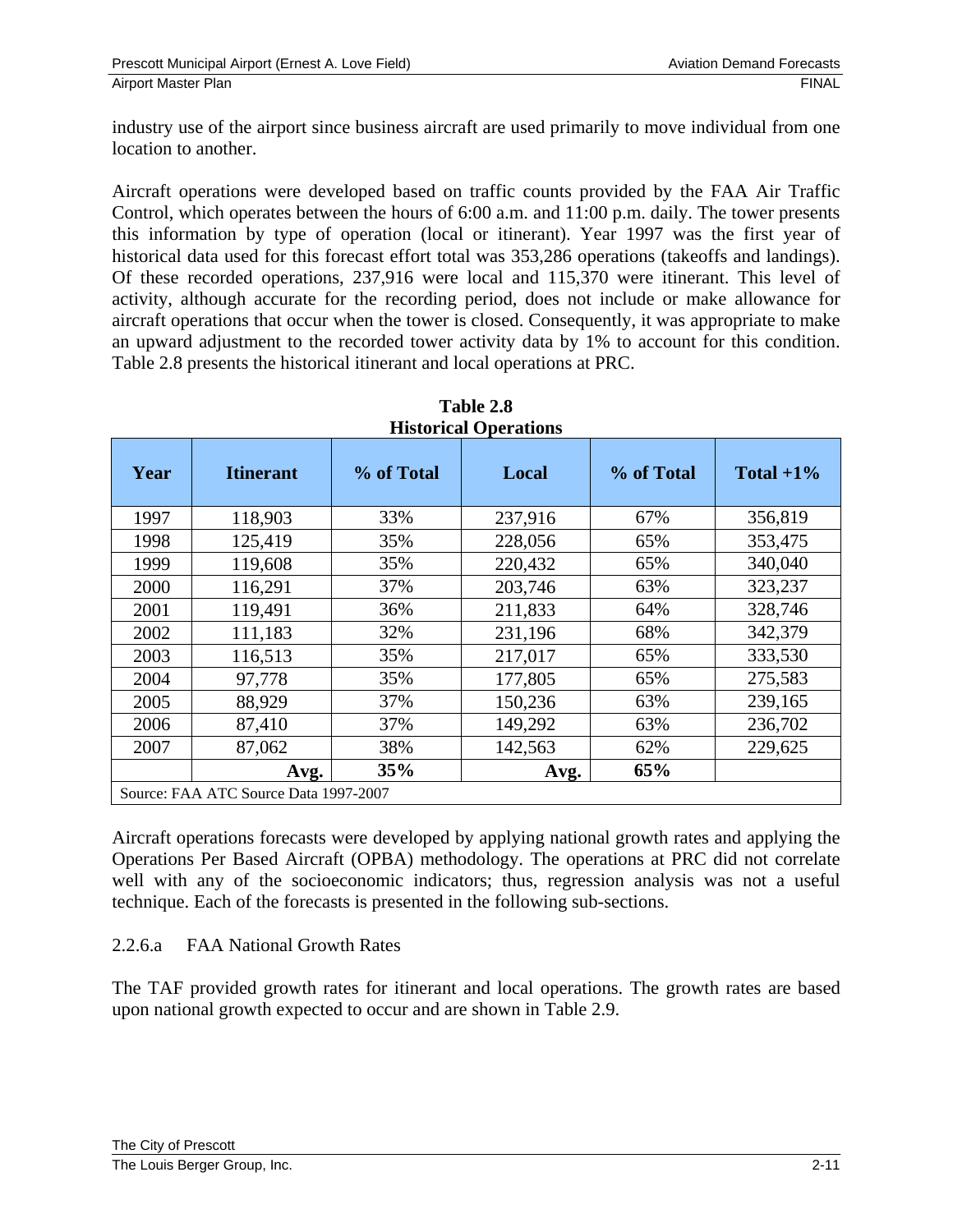| <b>Period</b>                | <b>Itinerant Growth Rate</b> | <b>Local Growth Rate</b> |  |  |  |
|------------------------------|------------------------------|--------------------------|--|--|--|
| 2007-2012                    | 1.3                          | 1.3                      |  |  |  |
| 2013-2017                    | 0.9                          | 1.7                      |  |  |  |
| 2018-2022                    | 0.7                          | 10                       |  |  |  |
| 2023-2027                    | 0.6                          | 0.9                      |  |  |  |
| Source: PRC TAF FY 2007-2025 |                              |                          |  |  |  |

**Table 2.9 TAF GA Growth Rates** 

These growth rates were applied to the 2007 local and itinerant operations and the results are summarized in Table 2.10.

#### 2.2.6.b Operations Per Based Aircraft

The OPBA method is a ratio of operations per based aircraft. The OPBA ratio can be calculated and then applied to the forecasted based aircraft to generate an operation forecast. The OPBA ratio calculated for 2007 operations was 675. The OPBA ratio was applied to the forecast of based aircraft in Table 2.5. The forecast of operations is summarized in Table 2.10.

#### 2.2.6.c Combined Forecast

The combined forecast was developed using parts of each forecast presented in the last two sections. For itinerant operations, the national growth rate was used. For the based aircraft, a new OPBA ratio was developed. The new OPBA was derived by taking the 2007 local operations and the 2007 based aircraft. The resulting OPBA was 419. This OPBA was then applied to the forecast of based aircraft to derive local operations. The forecast is summarized in Table 2.10.

#### 2.2.6.d GA Operations Forecast Analysis

As shown in Table 2.10, the different forecast methodologies generate a range of operations scenarios. Analyzing the different forecasts, it was determined that the National Growth Rate method provides a very conservative estimate of operations, at best. The OPBA method generates a very high operations level. However, the OPBA is based on total local and itinerant operations. Although the OPBA represents a ratio based upon actual operations at the airport, it appears very optimistic. Given the knowledge of the region in previous discussions, it seems this forecast would not be appropriate.

The preferred forecast is the combined forecast. This forecast combines the itinerant growth rates from the National Growth Rates forecast with the OPBA generated specifically for the local operations. This forecast provides a good estimate as it addresses a level of growth from itinerant operations associated with the growth expected in the nation while addressing growth in the based aircraft specific to PRC. Furthermore, the Combined Forecast comes within 10% of the FAA TAF, which is within acceptable limits. Exhibit 2.2 illustrates both historical and forecasted total aircraft operations.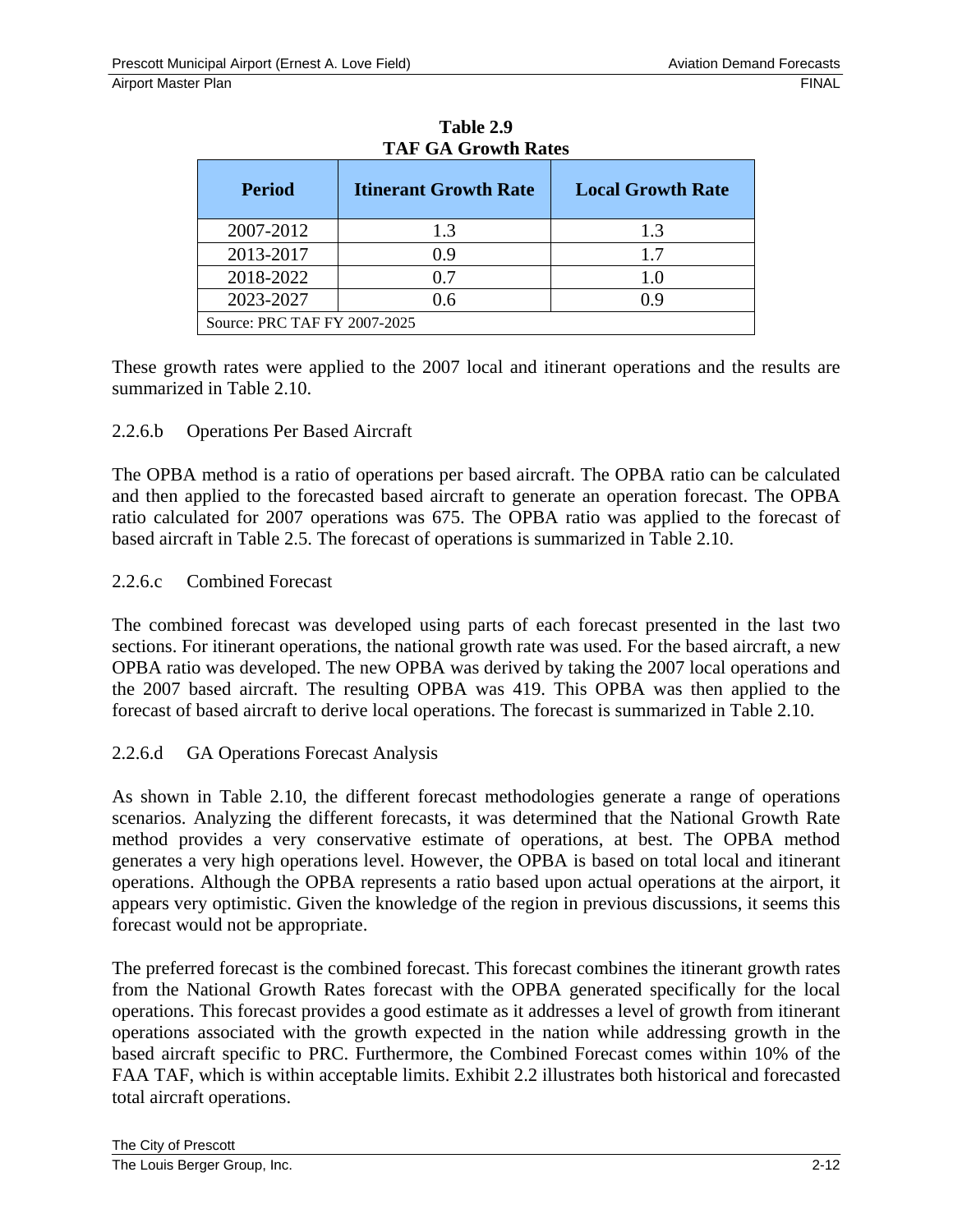| <b>GA Operations Forecast</b>           |                          |                      |                          |  |  |  |
|-----------------------------------------|--------------------------|----------------------|--------------------------|--|--|--|
| Year                                    | <b>National Forecast</b> | <b>OPBA Forecast</b> | <b>Combined Forecast</b> |  |  |  |
| 2007 <sup>1</sup>                       | 229,625                  | 229,625              | 229,625                  |  |  |  |
| 2012                                    | 242,518                  | 256,500              | 249,664                  |  |  |  |
| 2017                                    | 260,035                  | 286,875              | 272,663                  |  |  |  |
| 2027                                    | 282,772                  | 361,125              | 325,084                  |  |  |  |
| Source: Berger Calculations 1/Base Year |                          |                      |                          |  |  |  |

**Table 2.10 GA Operations Forecast** 

**Exhibit 2.2 PRC Total Aircraft Operations** 



# **2.2.7 GA Operations Forecast by Fleet Mix**

Future aircraft operations by fleet mix were projected on the basis of using the Combined GA Operations Forecast (shown in Table 2.10) and applying the current fleet mix percentages obtained from reviewing the 5010 Data Sheet and past INM Noise Model data inputs. The current fleet mix operations, by percentages, are as follows:

- Single Engine (SE): 66%
- Multi-Engine (ME): 16%
- Business Jet (BJ): 10%
- Rotorcraft (RC): 8%

Subsequently, Table 2.11 depicts the GA operations forecast by fleet mix based upon the combined forecast in Table 2.10 and the fleet mix percentages listed above.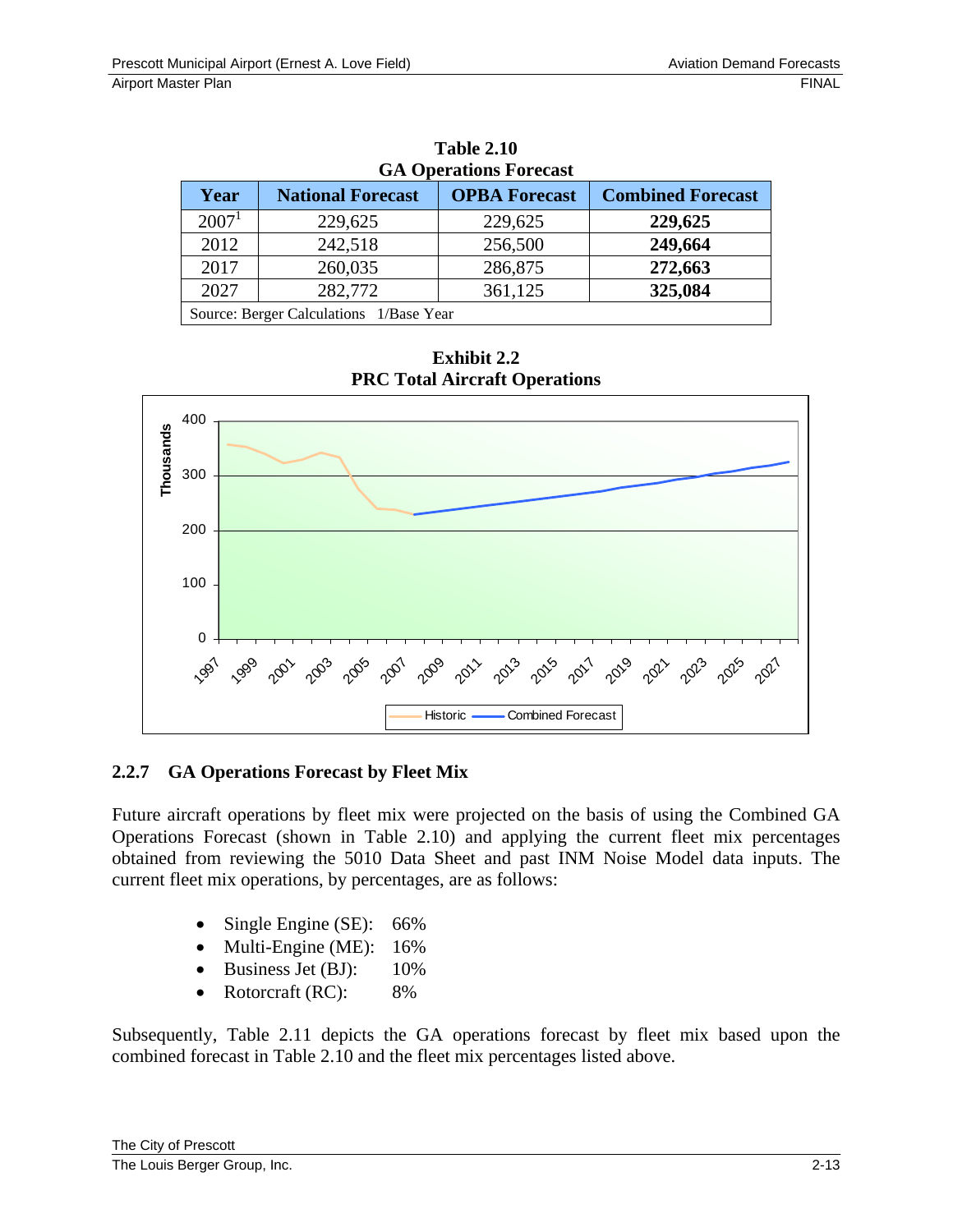| WA OPERATIONS FORECASE DY FIECE IVITA                    |           |           |           |           |              |
|----------------------------------------------------------|-----------|-----------|-----------|-----------|--------------|
| Year                                                     | <b>SE</b> | <b>ME</b> | <b>BJ</b> | <b>RC</b> | <b>Total</b> |
| $2007^1$                                                 | 151,553   | 36,740    | 22,962    | 18,370    | 229,625      |
| 2012                                                     | 164,778   | 39,947    | 24,966    | 19,973    | 249,664      |
| 2017                                                     | 179,958   | 43,626    | 27,266    | 21,813    | 272,663      |
| 214,556<br>52,013<br>32,508<br>2027<br>26,007<br>325,084 |           |           |           |           |              |
| Source: Berger Calculations 1/Base Year, Ref: Table 2.10 |           |           |           |           |              |

**Table 2.11 GA Operations Forecast by Fleet Mix** 

## **2.2.8 Local and Itinerant Operations**

As discussed earlier, Local operations are performed by aircraft that:

- Operate in the local traffic pattern or within sight of an airport,
- Are departing for or arriving from flight in a local practice area located within a 20-mile radius of the airport, or
- Are conducting simulated instrument approaches or low pass at an airport.

Itinerant operations are all other operations. The average split at PRC between 1997 and 2007 is 65 percent local and 35 percent itinerant as shown in Table 2.8. Table 2.12 depicts the local/itinerant split expected to occur at PRC through the planning period. The itinerant percentages are anticipated to increase slightly over time as more business activity occurs.

| Local and functum off Operations I of ecuse         |                       |                           |                       |                |
|-----------------------------------------------------|-----------------------|---------------------------|-----------------------|----------------|
| Year                                                | <b>Local Forecast</b> | <b>Itinerant Forecast</b> | <b>Total Forecast</b> | <b>Percent</b> |
| 2007 <sup>1</sup>                                   | 149,256               | 80,369                    | 229,625               | 65/35          |
| 2012                                                | 157,288               | 92,376                    | 249,664               | 63/37          |
| 62/38<br>2017<br>103,612<br>272,663<br>169,051      |                       |                           |                       |                |
| 60/40<br>2027<br>325,084<br>195,050<br>130,034      |                       |                           |                       |                |
| Source: Berger Calculations <sup>1</sup> /Base Year |                       |                           |                       |                |

**Table 2.12 Local and Itinerant GA Operations Forecast** 

## **2.3 Commuter Enplanements and Operations**

This section provides the forecasts of commuter activity at PRC. The analysis was performed using a three step process to develop the forecasts. First, the airline industry in general and historical commuter activity at PRC was reviewed to identify previous levels of service and trends. Second, an air service assessment was conducted, which addressed current use at the airport, trends affecting air service at PRC, and their affects on future levels and activity. The Passenger Leakage Analysis was utilized as well. Last, a series of alternate forecasts were developed, based on historical data and future "what if" scenarios due to 'on-going' plans to build a new larger terminal facility at PRC. The preferred forecast was then selected. The following sections describe each step in detail, beginning with a short historical perspective of the airline industry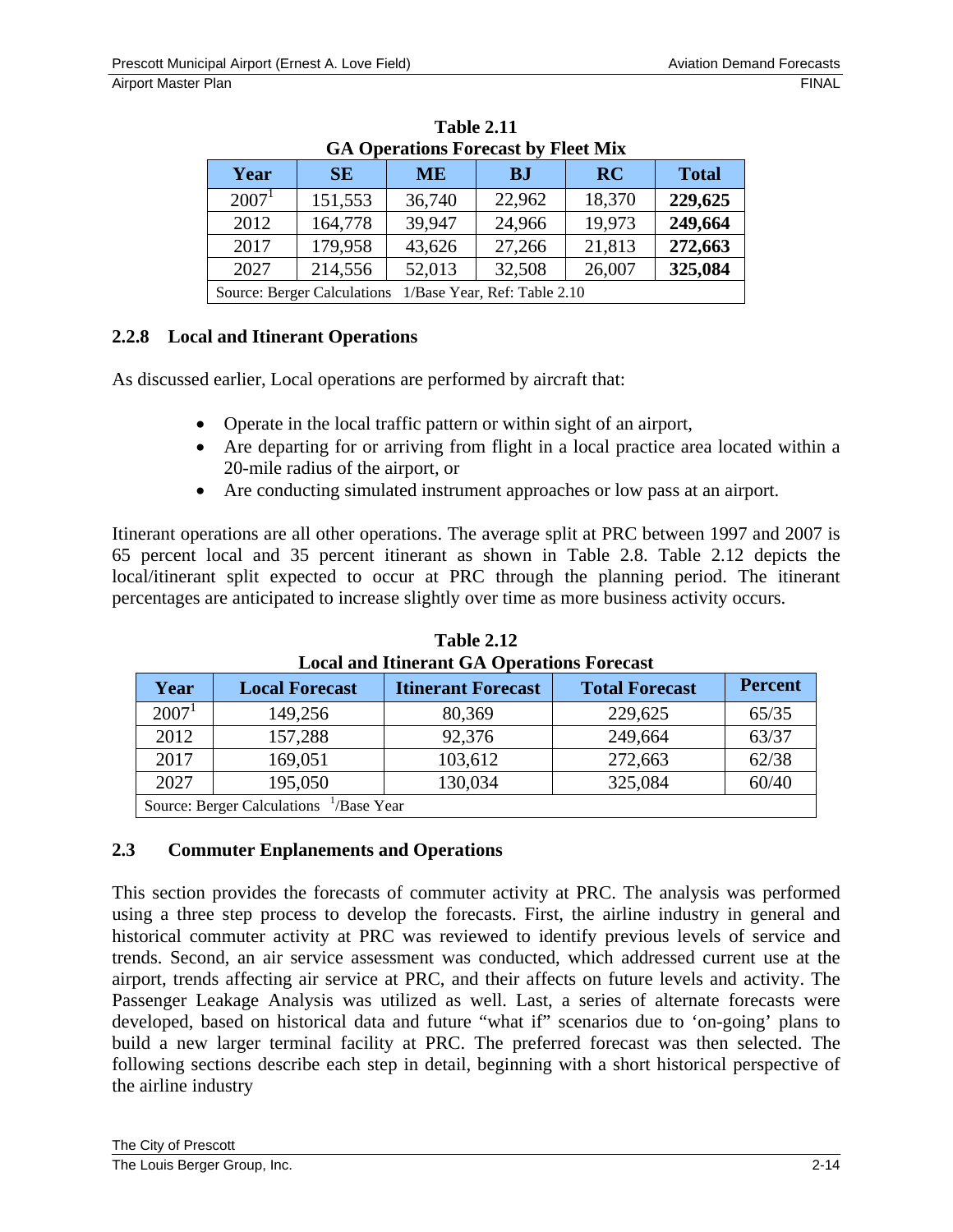## **2.3.1 Airline Industry Trends**

The Federal Aviation Administration (FAA) publishes a national aviation forecast. The current document that will be used as a source is *FAA Aerospace Forecast Fiscal Years 2008–2025*. Included in this publication are forecasts for commercial aviation. The forecasts use the economic performance of the United States as an indicator of future aviation industry growth.

Commercial aviation was a study in contrasts in 2007. High jet fuel prices continued to plague carriers throughout the world but demand remained robust. The global industry, including the U.S., was able to record its first net profit since 2000. Airlines in the U.S. maintained capacity discipline in domestic markets, increased their international flying, and raised fares modestly. World airlines were not as affected by the high fuel prices because a relatively strong world economy and a weakening dollar allowed international carriers to pass on increased fuel costs to the traveling public through higher fares without dampening demand. In the U.S., higher load factors and modestly higher fares resulted in the first profit for the industry since 2000.

The U.S. commercial aviation industry consists of 36 mainline air carriers that use large passenger jets (over 90 seats) and 84 regional carriers that use smaller piston, turboprop, and regional jet aircraft (up to 90 seats) to provide connecting passengers to the larger carriers. Mainline and regional carriers provide both domestic and international passenger service between the U.S. and foreign destinations, although regional carrier international service is confined to border markets in Canada, Mexico, and the Caribbean.

Three distinct trends have occurred over the past several years that have helped shape today's U.S. commercial air carrier industry:

- 1. Major restructuring and shrinking by the mainline network carriers;
- 2. Rapid growth by low-cost carriers, particularly in nontraditional long-distance transcontinental markets; and
- 3. Exceptional growth among regional carriers.

Below, a list is provided summarizing key FAA forecast components for commercial aviation through 2025.

- Domestic capacity growth in FY 2008 is projected to be 0.6 percent. Mainline carrier capacity is forecast to rise just 0.3 percent following the 1.8 percent increase in 2007 as network carriers continue to shrink and low-cost carriers temper their growth because of continuing record high fuel prices.
- Regional carrier capacity is forecast to grow 2.5 percent in FY 2008 as increasing numbers of 70 and 90-seat regional jets enter service, while the number of smaller regional jets (50 seats or less) shrinks.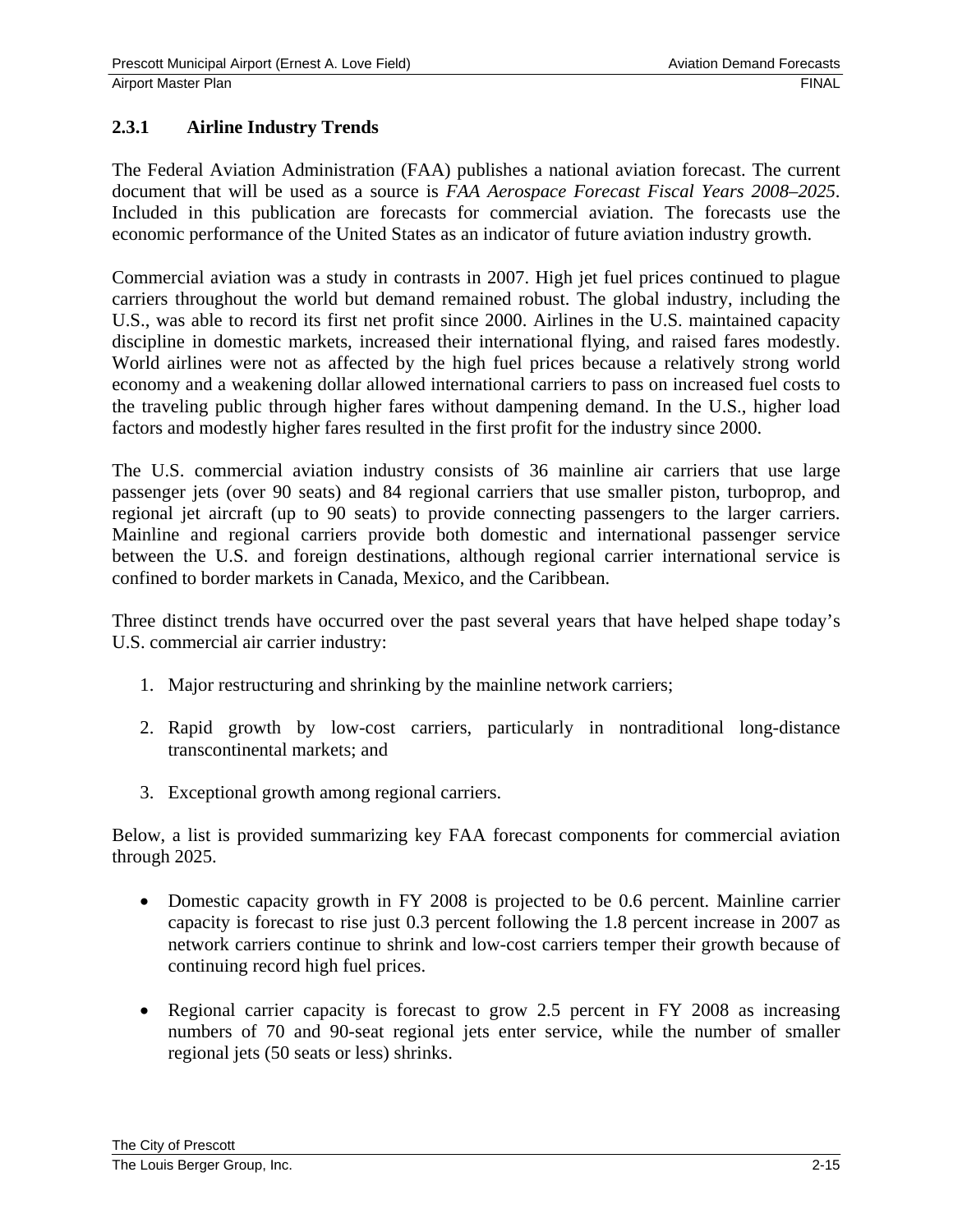- Domestic commercial carrier capacity growth quickens in 2009 to 3.3 percent as mainline carriers grow 2.7 percent while regional carriers grow 7.8 percent.
- For the entire forecast period (2008–2025), domestic capacity is projected to increase at an average annual rate of 3.6 percent, slightly faster than economic growth, with mainline carrier growth lower (3.2 percent) than the regional carriers (5.9 percent).
- Following a 0.2 percent decline in 2006, passenger enplanement growth rebounded in 2007, up 3.1 percent. Passenger volume is expected to grow slowly in 2008 (up 1.0 percent) and speed up in 2009 (up 3.5 percent). During the entire forecast period, domestic enplanements are projected to grow at an average annual rate of 2.8 percent with mainline carriers growing slower than regional carriers  $(2.5 \text{ and } 3.8 \text{ percent a year})$ respectively).

## **2.3.2 Historical and Current Commercial Air Service at PRC**

The air service at PRC has always been subsidized by the U.S. Department of Transportation (USDOT) through the Essential Air Service (EAS) program. The EAS is a program operated by the U.S. Department of Transportation that provides subsidies to airlines who agree to provide service on historically non-profitable routes to rural areas, which were served by certified air carriers before the 1979 Airline Deregulation Act. Under EAS contract, Public Law 100-223 states that the airline must provide:

- (a) Service to a hub airport, defined as an FAA-designated medium- or large-hub airport;
- (b) Service with no more than one intermediate stop to the hub;

(c) Service with aircraft having at least 15 passenger seats at communities that averaged more than 11 passenger enplanements a day in any calendar year from 1976-1986;

(d) Under certain circumstances, service with pressurized aircraft; and

(e) Flights at reasonable times taking into account the needs of passengers with connecting flights.

Mesa Airlines has provided continuous service since January 1989, with the exception of the period between May 2005 and October 2007, during which the EAS contract was awarded to Great Lakes Airlines. The number of passenger enplanement at PRC, as shown in Table 2.13, overall has been declining since 1994, from a high of 14,000 enplanements<sup>3</sup> per year to a low of 4,233 in 2007. The primary factors which account for the decline in enplanements were due to the September  $11<sup>th</sup>$  terrorist attacks and the two year period when Great Lakes Airline operated in and out of Terminal 2 at Phoenix Sky Harbor (PHX). Passengers arriving in Terminal 2, and connecting to flights departing out of Terminal 3 and 4, had to exit Terminal 2 and repeat the check-in and screening process. Additionally, in some instances, passengers had to collect and recheck their luggage. This had effectively limited the ability of the passenger to select convenient connections, ultimately favoring ground transportation options to travel to PHX.

 $\overline{a}$ 

 $3$  An enplanement is when a passenger boards an aircraft at the airport. Industry standards typically identify enplanements as the measure of activity at an airport, as it is assumed that the individual that boards will also return to the airport.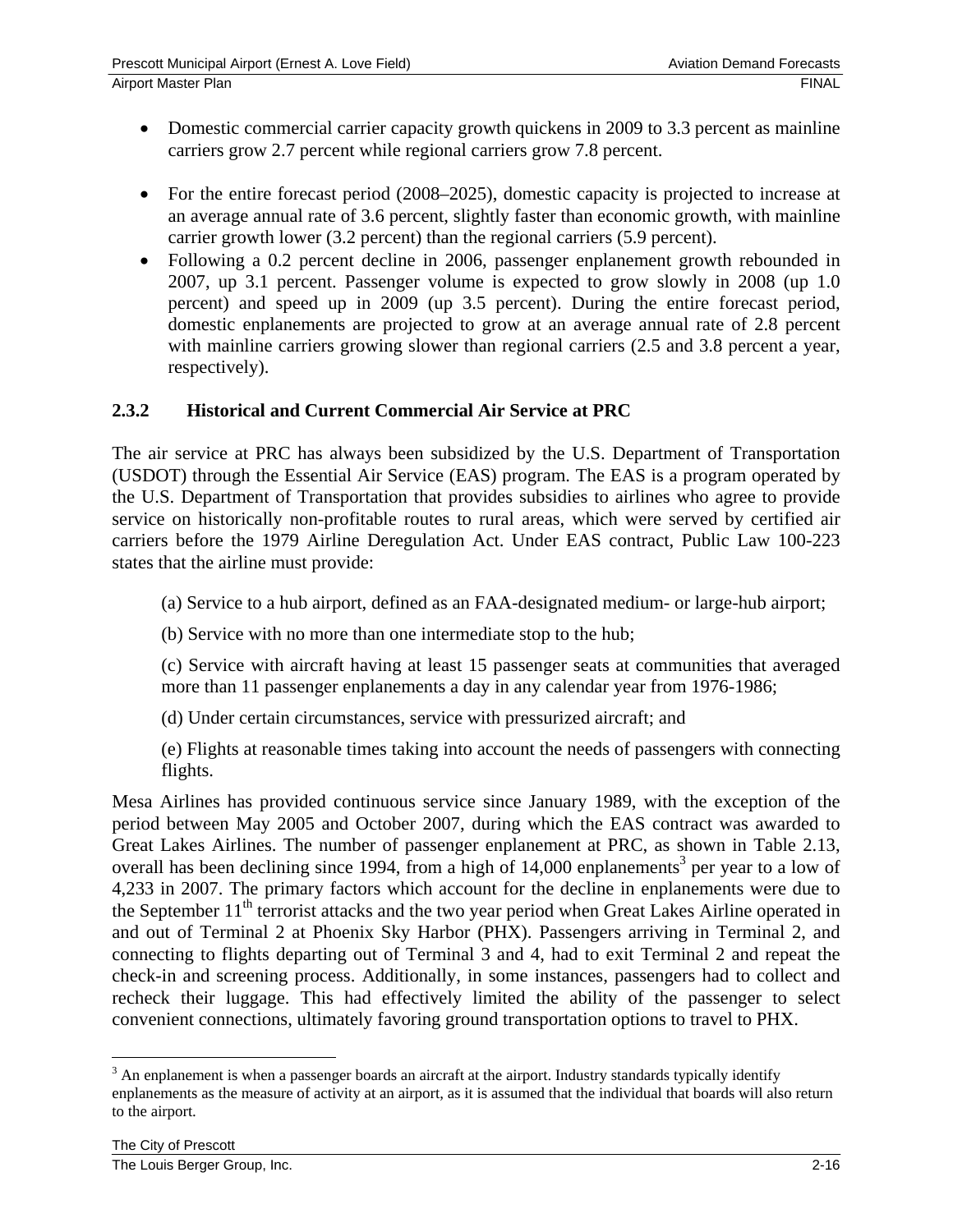| <b>PRC Historical Enplanements</b> |                                    |                      |                    |              |
|------------------------------------|------------------------------------|----------------------|--------------------|--------------|
| Year                               | <b>Arizona Pacific</b>             | <b>Mesa Airlines</b> | <b>Great Lakes</b> | <b>Total</b> |
| 1989                               |                                    | 9,144                |                    | 9,144        |
| 1990                               |                                    | 11,510               |                    | 11,510       |
| 1991                               |                                    | 6,565                |                    | 6,565        |
| 1992                               | 3,337                              | 8,381                |                    | 11,718       |
| 1993                               |                                    | 13,428               |                    | 13,428       |
| 1994                               |                                    | 14,493               |                    | 14,493       |
| 1995                               |                                    | 11,504               |                    | 11,504       |
| 1996                               |                                    | 12,055               |                    | 12,055       |
| 1997                               |                                    | 10,043               |                    | 10,043       |
| 1998                               |                                    | 8,366                |                    | 8,366        |
| 1999                               |                                    | 6,395                |                    | 6,395        |
| 2000                               |                                    | 9,393                |                    | 9,393        |
| 2001                               |                                    | 4,683                |                    | 4,683        |
| 2002                               |                                    | 4,818                |                    | 4,818        |
| 2003                               |                                    | 5,692                |                    | 5,692        |
| 2004                               |                                    | 7,889                |                    | 7,889        |
| 2005                               |                                    | 3,735                | 1,680              | 5,415        |
| 2006                               |                                    |                      | 4,469              | 4,469        |
| 2007                               |                                    | 2,200                | 2,033              | 4,233        |
|                                    | Source: PRC Airport Administration |                      |                    |              |

**Table 2.13 PRC Historical Enplanements** 

In May of 2008, Mesa Airlines indefinitely suspended commercial airline service at PRC. The cessation in operations was due to an increase in operating costs that can be attributed to the current high fuel costs. Mesa Airline operated a fleet of Beechcraft 1900 aircraft (19 seat configurations) out of PRC. Mesa Airline had offered flights to Phoenix arriving and departing from PHX at Terminal 4.

Currently, in effort to continue the EAS program, Prescott provides commercial air service through the operation of Great Lakes Aviation, Ltd. (Great Lakes). Service continues to be provided with a 19-seat Beech 1900 aircraft. Great Lakes Airlines provides daily flights to and from Phoenix Sky Harbor Airport (PHX) and Ontario, CA (ONT), through a code share agreement with United Airlines.

Additionally, in partnership with Alaska Airlines, Horizon Air provides daily flights to and from Los Angeles International Airport (LAX). This service is offered on a Bombardier Q-400 turboprop aircraft, which has a capacity to seat up to 79 passengers. The flight from Prescott will originate in Flagstaff. The early morning flight from Flagstaff will make a brief stop in Prescott and then continue nonstop to Los Angeles. The return flight will take the opposite route in the evening, stopping in Prescott before terminating in Flagstaff.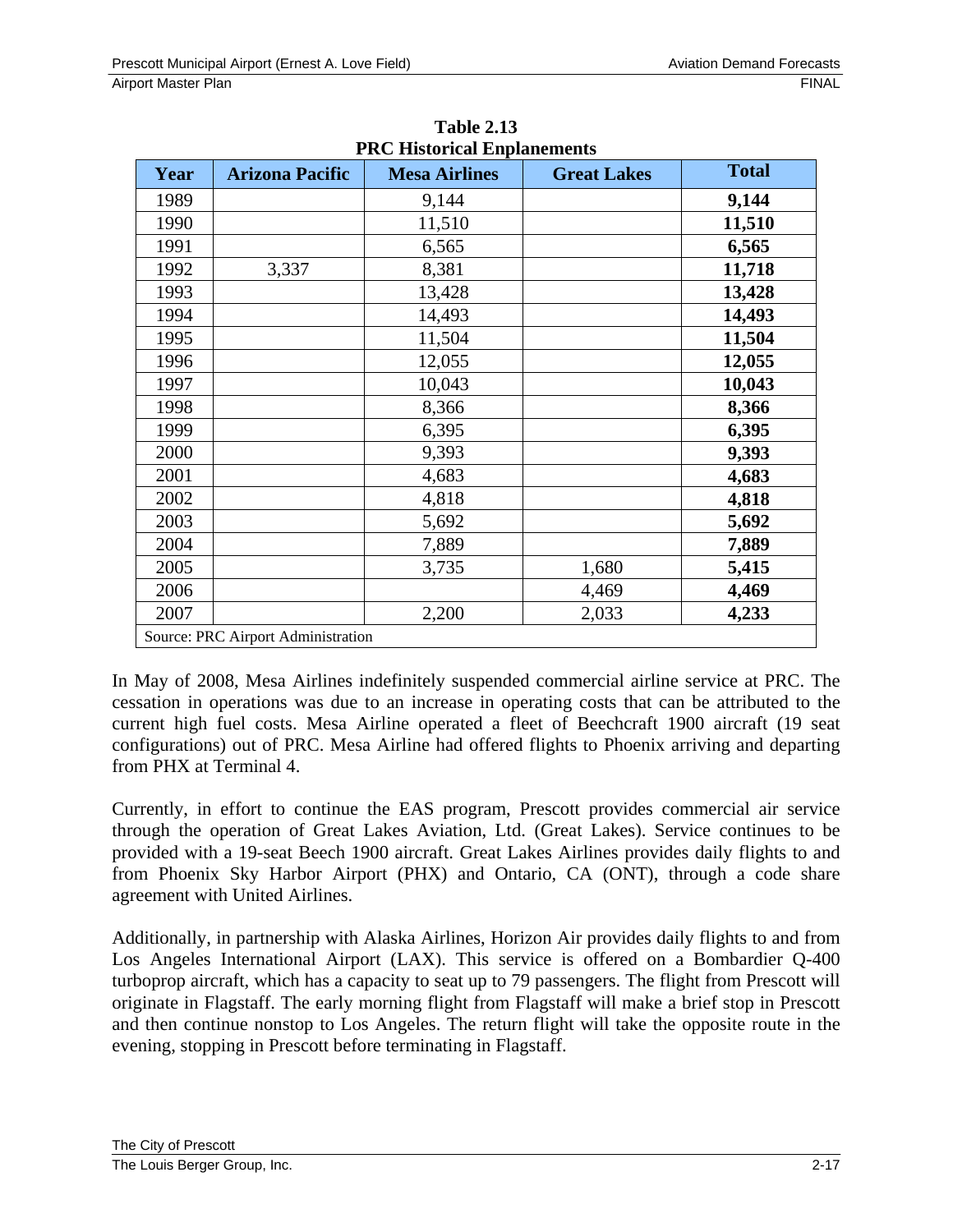## **2.3.3 Enplanement Forecast**

In this section, several alternative enplanement forecasts are derived, based on TAF historical and forecast data, population, trends, and the Passenger Leakage Analysis (Appendix A). From these alternatives, a recommended forecast was obtained and used to develop commercial operations forecasts.

Three enplanement growth scenarios were defined. These scenarios will be used in development and evaluation of the alternative forecast. These scenarios are:

- **Low Growth**: In this scenario, passenger activity at PRC will grow very slowly. Contributing factors to the low growth may include 1) no additional services provided through the EAS program; and, 2) no improvements to the existing terminal building and services offered. PRC will continue to be served by a single commuter airline, with limited service to one or two destinations.
- **Moderate Growth**: In this scenario, passenger activity at PRC will be more robust due to regional population growth and increased air service demand. Airline service would remain in the current terminal, but may include more than one commuter airline providing air service to potentially more destinations.
- **High Growth**: An aggressive campaign to increase passenger use is assumed in this scenario. Increased efforts will be made to capture those passengers identified as "leakage". Two carriers would likely provide substantial service from PRC, possibly with regional jet service from a new terminal facility.

The choice of scenario is discussed later in this section.

#### 2.3.3.a FAA Terminal Area Forecasts

The FAA's TAF are airport-specific forecast based upon FAA Annual Forecasts. Thus, they are "top-down" forecasts; that is, forecasts for an airport derived from national forecasts. A review of the most current TAF for PRC (March 2007) show that the FAA slightly over estimates current airport enplanements. Accordingly, the TAF growth rates were applied to actual PRC enplanements (Table 2.13) to yield alternative forecasts. The TAF growth rate for PRC is about 0.8% annually over the planning period, virtually showing very little growth. Table 2.14 summarizes the adjusted TAF Enplanement Forecast.

| FRU Terninal Area Enplanement Forecast                                       |       |       |  |
|------------------------------------------------------------------------------|-------|-------|--|
| <b>TAF Enplanements</b><br><b>Adjusted Enplanements</b><br>Year              |       |       |  |
| $2007^1$                                                                     | 7,265 | 4,233 |  |
| 2012                                                                         | 7,546 | 4,405 |  |
| 2017                                                                         | 7,839 | 4,584 |  |
| $2027^2$<br>8,340<br>4,964                                                   |       |       |  |
| Source: TAF, FY 2007-2025 <sup>1/</sup> Base Year <sup>2</sup> /Interpolated |       |       |  |

| <b>Table 2.14</b>                             |
|-----------------------------------------------|
| <b>PRC Terminal Area Enplanement Forecast</b> |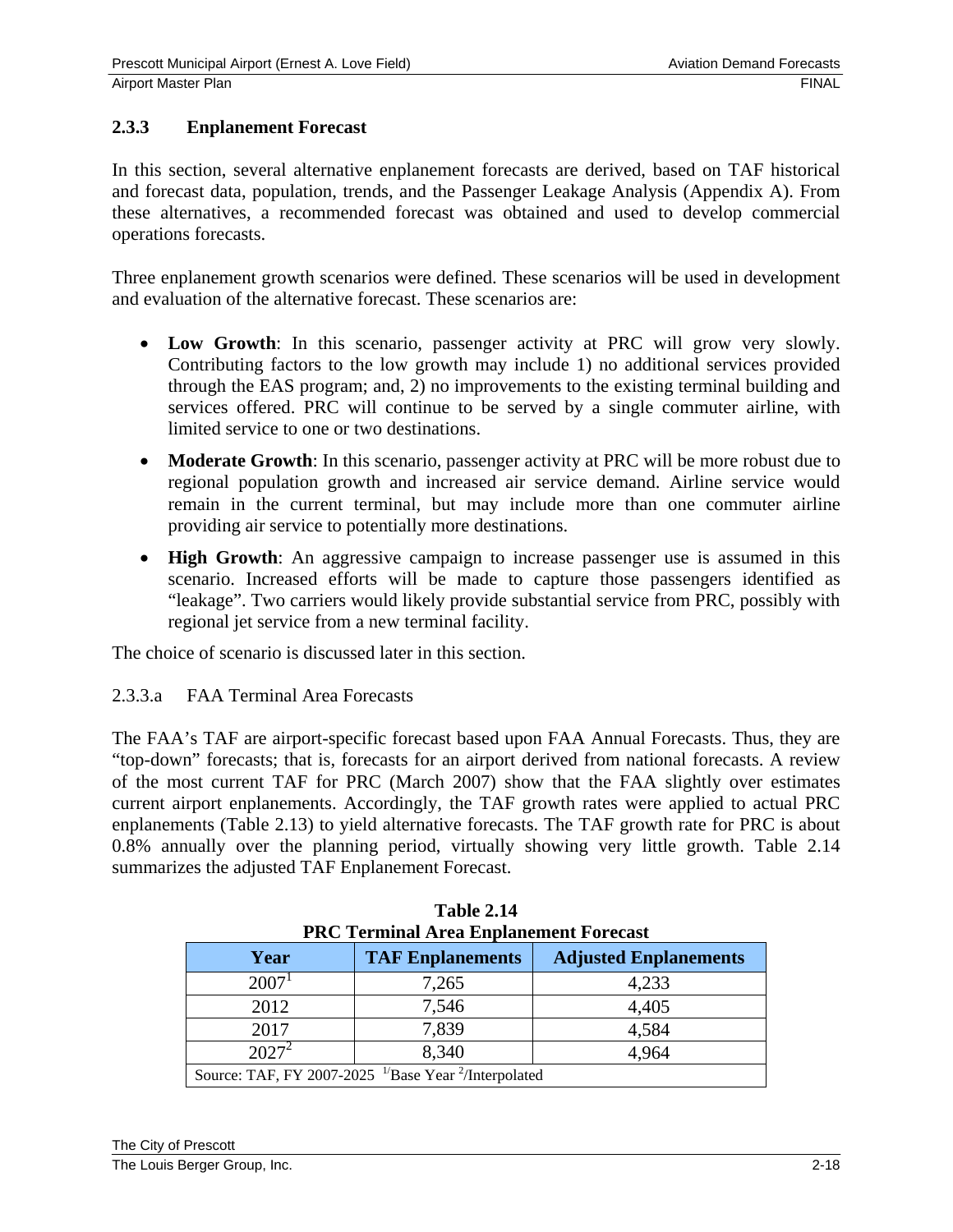#### 2.3.3.b Population Growth Rate vs. Enplanement Model

The population growth rate model is predicated on a 5.9 percent average annual growth rate from the 2007 total of 4,233 enplanements to 13,322 enplanements in the year 2027. This annual growth rate is due to the anticipated population growth of the ASA for the same period (see Table 2.1). Table 2.15 depicts the population growth rate model.

| r opulation Growth Kate vs. Emplanements    |                     |  |
|---------------------------------------------|---------------------|--|
| Year                                        | <b>Enplanements</b> |  |
| 2007                                        | 4,233               |  |
| 2012                                        | 5,638               |  |
| 2017                                        | 7,509               |  |
| 13,322<br>2027                              |                     |  |
| Source: Berger Calculations, ref: Table 2.1 |                     |  |
|                                             |                     |  |

| <b>Population Growth Rate vs. Enplanements</b> | <b>Table 2.15</b> |  |
|------------------------------------------------|-------------------|--|
|                                                |                   |  |

#### 2.3.3.c Trendline

A trendline forecast based upon historical enplanement data between 1989 and 2007 (Table 2.13) resulted in a poor correlation ( $R^2 = 0.29$ ) and a downward trend in enplanements. This was expected considering a relatively inconsistent and volatile enplanement pattern during the 1989 to 2007 period. Table 2.16 depicts the results from the trendline analysis the population growth rate model.

| Trendline Forecast                           |                     |  |
|----------------------------------------------|---------------------|--|
| Year                                         | <b>Enplanements</b> |  |
| 2007                                         | 6,400               |  |
| 2012                                         | 6,000               |  |
| 2017<br>5,800                                |                     |  |
| 2027<br>5,000                                |                     |  |
| Source: Berger Calculations, ref: Table 2.13 |                     |  |

**Table 2.16 Trendline Forecast**

#### 2.3.3.d Market Share Analysis

Another technique for assessing and forecasting enplanement growth is a market share analysis. In this method, the historical enplanements at PRC are compared with the potential enplanements within the ASA. The trend in market share is examined, and future market share is estimated. Forecasts can then be developed based on future market share, and the ability for PRC to capture their market share based upon the various scenarios (low, medium, and high) presented.

As identified in the Passenger Leakage Analysis (Appendix A) and in the 1999 Arizona Rural Air Service Study, ADOT estimated that statewide enplanements per capita ratio was 3.10, lead by Phoenix with a 3.76 ratio and Tucson with 2.18. It was then realized that the unconstrained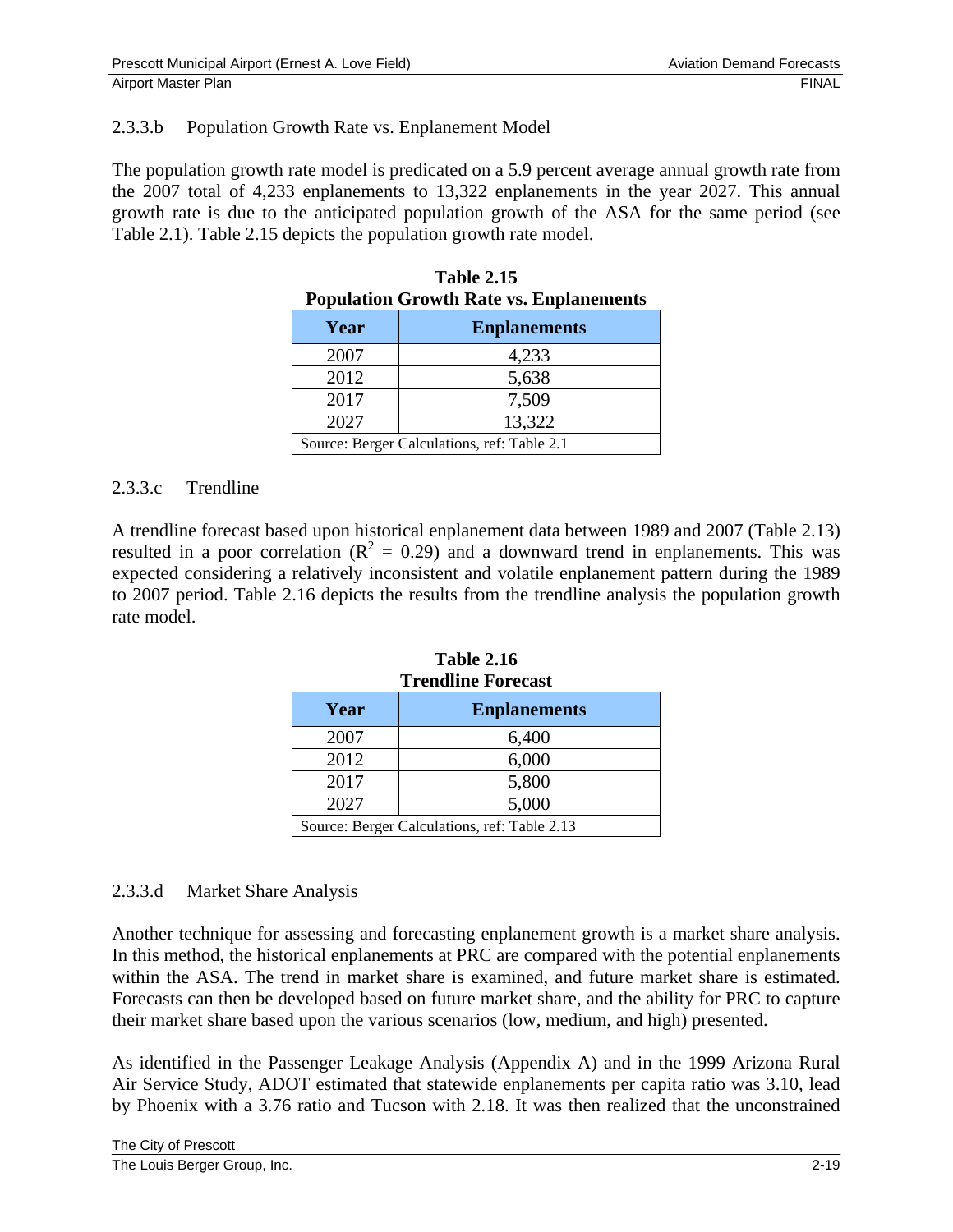overall enplanement per capita rate for PRC was 0.87, concluding that Prescott could capture approximately 40% of its total unconstrained demand. A 40 percent capture rate is believed to be reasonable considering that all non regional and secondary airports are affected by passenger leakage. Therefore, a 40 percent capture rate is feasible through the long term planning period.

Table 2.17 summarizes the unconstrained demand at 40 percent capture rate through the planning period. It is important to note, that the enplanements shown in Table 2.15 are not the projected forecast for PRC as they relate to this Master Plan; rather, it quantifies the potential market. Actual capture rates of the PRC's potential market will be applied later as they relate to the various growth scenarios (low, medium, and high).

| Year | <b>ASA Population</b> | <b>Unconstrained Demand</b> | <b>PRC ASA Market Share (40%)</b> |
|------|-----------------------|-----------------------------|-----------------------------------|
| 2007 | 124,477               | 108,544                     | 43,418                            |
| 2012 | 163,614               | 142,671                     | 57,068                            |
| 2017 | 215,056               | 187,528                     | 75,011                            |
| 2027 | 371,546               | 323,988                     | 129,595                           |

| <b>Table 2.17</b>                     |
|---------------------------------------|
| <b>Unconstrained PRC Market Share</b> |

Table 2.16 shows how PRC's potential market share will steadily increase over the planning period as the ASA population increases. In forecasting actual future enplanements for PRC, the key question becomes whether or not the airport's ability to capture the potential market share will come to be realized.

For this analysis, the three scenarios defined earlier were applied and corresponding market share capture rate estimates, as follows:

- Low Growth: For this scenario, it is assumed that the market share will remain at its current low levels (10 percent market share) and continue to lose passengers at it's current rate as described in the Passenger Leakage Analysis (Appendix A).
- **Moderate Growth**: In this scenario, an increase in market share is assumed (to 18 percent) based on the average of the last 10 years, and factoring in an additional airline providing more service options and destinations.
- **High Growth**: This scenario uses an increased market share to account for improved facilities and terminal gate capacity at PRC. A market share is assumed based on the average of the last 17 years. A market share of 28 percent was used.

Forecasts for PRC were developed using these market share assumptions. Table 2.18 summarizes the calculations.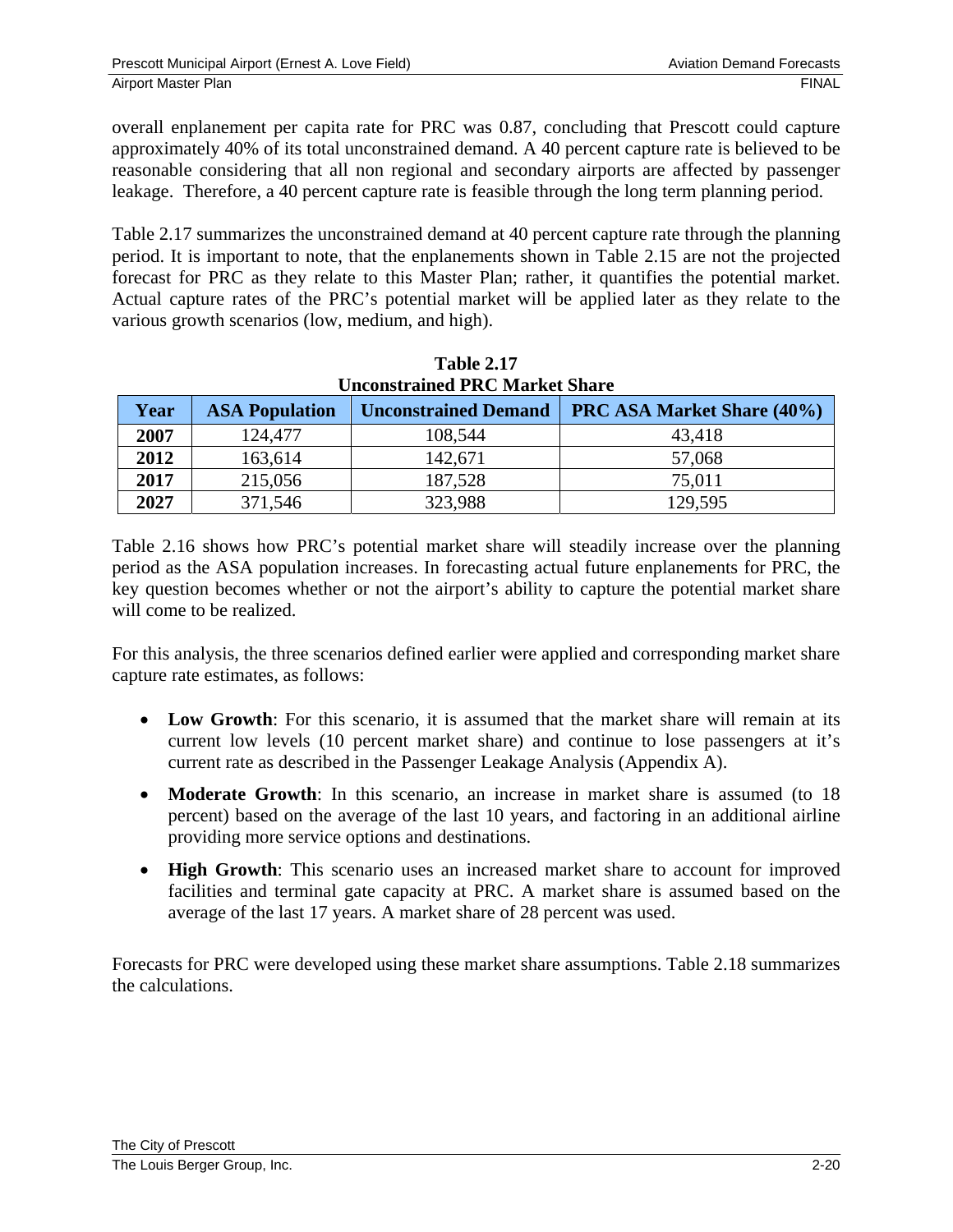| <b>PRC Market Share Enplanement Forecast</b>                  |                   |                      |                    |  |  |
|---------------------------------------------------------------|-------------------|----------------------|--------------------|--|--|
| Year                                                          | <b>Low Growth</b> | <b>Medium Growth</b> | <b>High Growth</b> |  |  |
| 2007 <sup>1</sup>                                             | 4,233             | 4,233                | 4,233              |  |  |
| 2012                                                          | 5,564             | 10,272               | 15,979             |  |  |
| 2017                                                          | 7,314             | 13,502               | 21,003             |  |  |
| 23,327<br>2027<br>12,636<br>36,287                            |                   |                      |                    |  |  |
| <b>Source: Berger Calculations</b><br><sup>1</sup> /Base Year |                   |                      |                    |  |  |

**Table 2.18 PRC Market Share Enplanement Forecast** 

#### 2.3.3.e Selected Enplanement Forecast

The Low Growth scenario does not appear to be reasonable and may be too pessimistic. With the projected ASA population to increase at an Annual Growth Rate of 5.6% through the planning period, it is expected that the enplanements would favor a more moderate growth. However, consideration must be given to the potential of increasing PRC's profile and market share by way of the development of a new terminal facility and increased service options to multiple destinations.

For the purposes of estimating the commuter operations forecast, a combined scenario will be recommended and used. The combined scenario takes into account the three growth scenarios and progresses the various captures rates through the planning period. The progression of the capture rates, for the combined scenario, is intended to model the current service environment at little or no growth with the expectation that PRC's enplanements will progressively improve through the planning period. Table 2.19, summarizes the combined scenario.

| <b>Combined Growth Scenario</b> |        |  |
|---------------------------------|--------|--|
| <b>Combined Growth</b><br>Year  |        |  |
| 2007                            | 4,233  |  |
| 2012                            | 7,262  |  |
| 2017                            | 12,459 |  |
| 2027                            | 36,673 |  |

**Table 2.19 Combined Growth Scenario**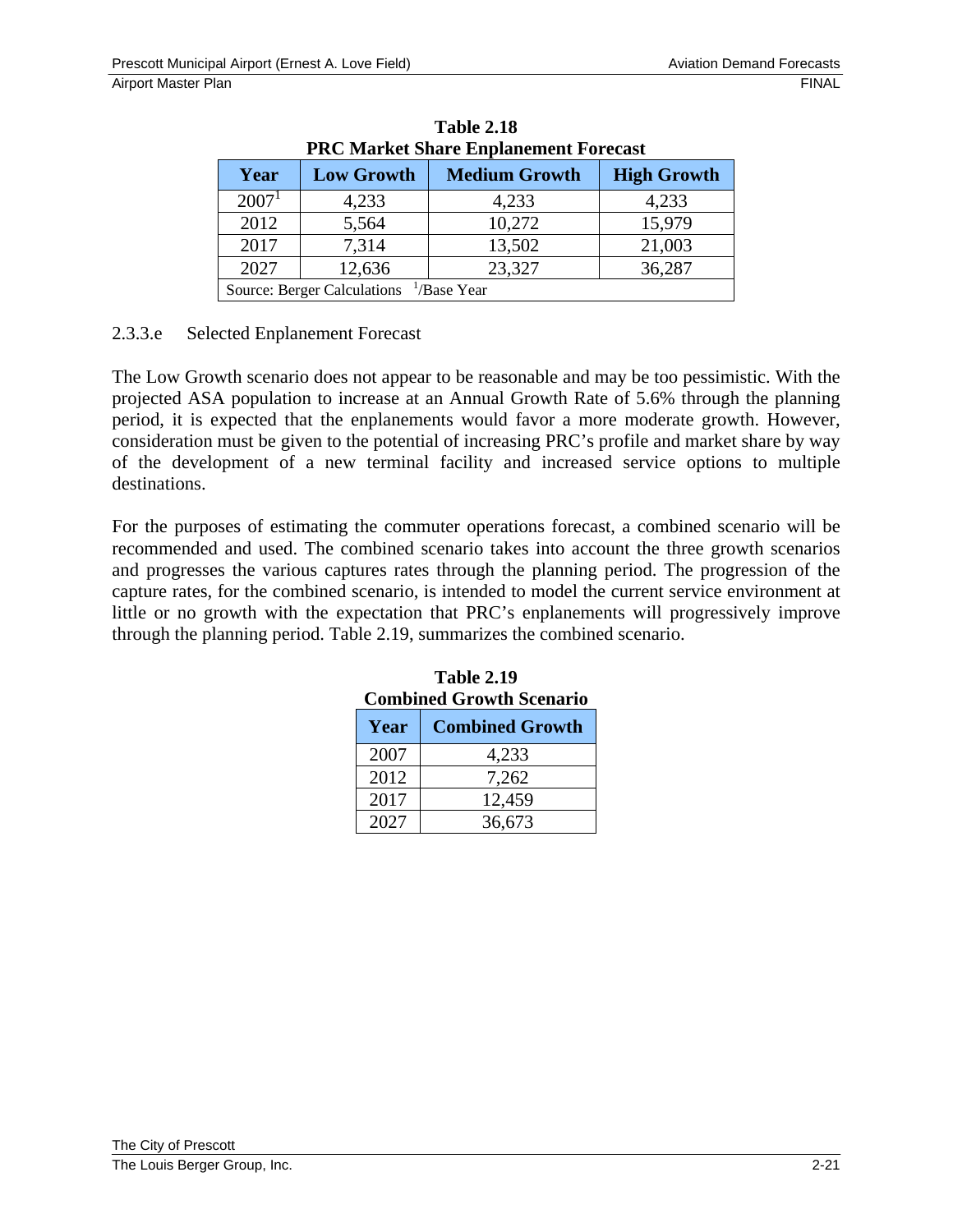Exhibit 2.3, PRC Passenger Enplanements (1989-2027), illustrates the historical and forecasted passenger's enplanements at PRC based on the Combined Growth scenario.





Exhibit 2.4, Enplanement Comparison, illustrates the Combined Growth scenario compared to the low (10 percent), medium (18 percent), and high (28 percent) growth scenarios, as well as the FAA TAF forecast and FAA TAF forecast plus 10 percent. As shown the Combined Growth scenario begins to bypass the FAA TAF forecast in 2012 and the FAA TAF plus 10 percent in 2013. Both the national economy and airline industry will be major factors that influence the combined enplanement forecast. Although the national, state, and local economies are slowing down and the airline industry is struggling with increased fuel prices, it's important to note that the most stable portion of the airline industry has occurred in the regional/commuter air carrier segment. As the economy begins to experience and upturn and the airlines begin to stabilize, enplanement growth at PRC is expected to increase at a more aggressive rate in the mid to latter parts of the planning period (i.e., 2014 through 2027).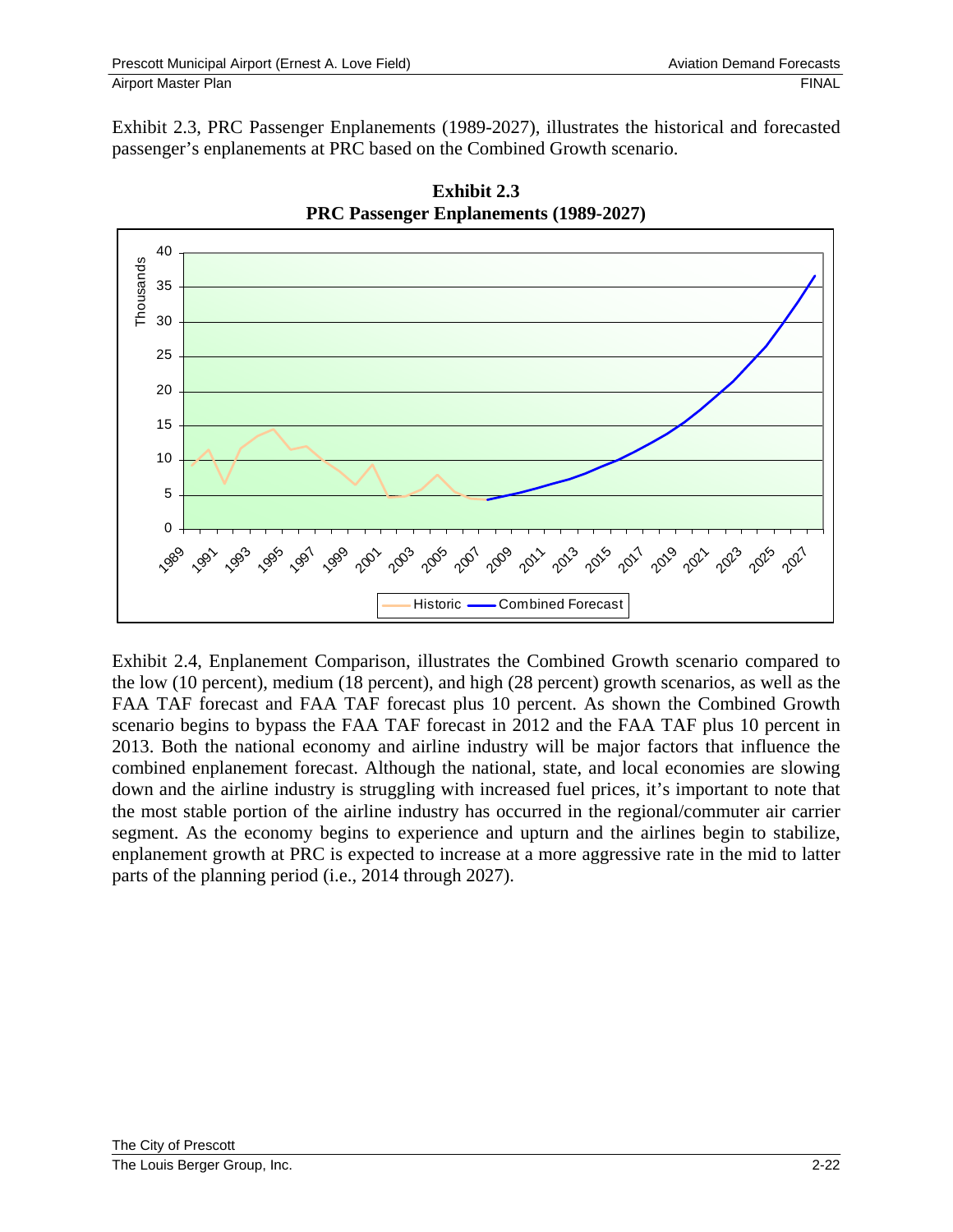

**Exhibit 2.4 Enplanement Comparison** 

## 2.3.3.f Summary of Enplaned Forecast Analysis

Table 2.19 was developed in effort to summarize the enplanement forecast, as well as compare the results to previous other studies providing PRC forecast information.

| <b>Enplanement Forecast Summary</b>                                                    |                           |            |            |           |  |
|----------------------------------------------------------------------------------------|---------------------------|------------|------------|-----------|--|
|                                                                                        | 2007                      | 2012       | 2017       | 2027      |  |
| <b>FAA Terminal Area Forecast (TAF)</b>                                                |                           |            |            |           |  |
| <b>FAA TAF</b>                                                                         | 7,265                     | 7,546      | 7,839      | $8,340^3$ |  |
| FAA TAF Adjusted to Current Levels                                                     | 4,233                     | 4,405      | 4,584      | 4,964     |  |
|                                                                                        | <b>Trendline</b>          |            |            |           |  |
| 1989-2007 ( $R^2 = 0.29$ )                                                             | 6,400                     | 6,000      | 5,800      | 5,000     |  |
| <b>Average Annual Growth Rate (Population Only)</b>                                    |                           |            |            |           |  |
| ASA Population Growth (5.9%)                                                           | 4,233                     | 5,638      | 7,509      | 13,322    |  |
|                                                                                        | Market Share <sup>1</sup> |            |            |           |  |
| Low: $10\%$ (current)                                                                  | 4,233                     | 5,564      | 7,314      | 12,636    |  |
| Moderate: 18% (10 yr. avg.)<br>$\bullet$                                               | 4,233                     | 10,272     | 13,502     | 23,327    |  |
| High: 28% (27 yr. avg.)                                                                | 4,233                     | 15,979     | 21,003     | 36,287    |  |
| <b>Combined</b>                                                                        | 4,233                     | 7,262      | 12,459     | 36,673    |  |
| <b>Other Studies</b>                                                                   |                           |            |            |           |  |
| <b>SANS 2000</b>                                                                       | $15,160^3$                | $19,764^3$ | $26,495^3$ | N/A       |  |
| PRC Airport Master Plan 1998                                                           | $24,533^3$                | $30,109^3$ | $36,799^3$ | N/A       |  |
| $N/A$ – Not Available, <sup>1</sup> See Table 2.18 and 2.19, <sup>3</sup> Extrapolated |                           |            |            |           |  |

| <b>Table 2.19</b>                   |
|-------------------------------------|
| <b>Enplanement Forecast Summary</b> |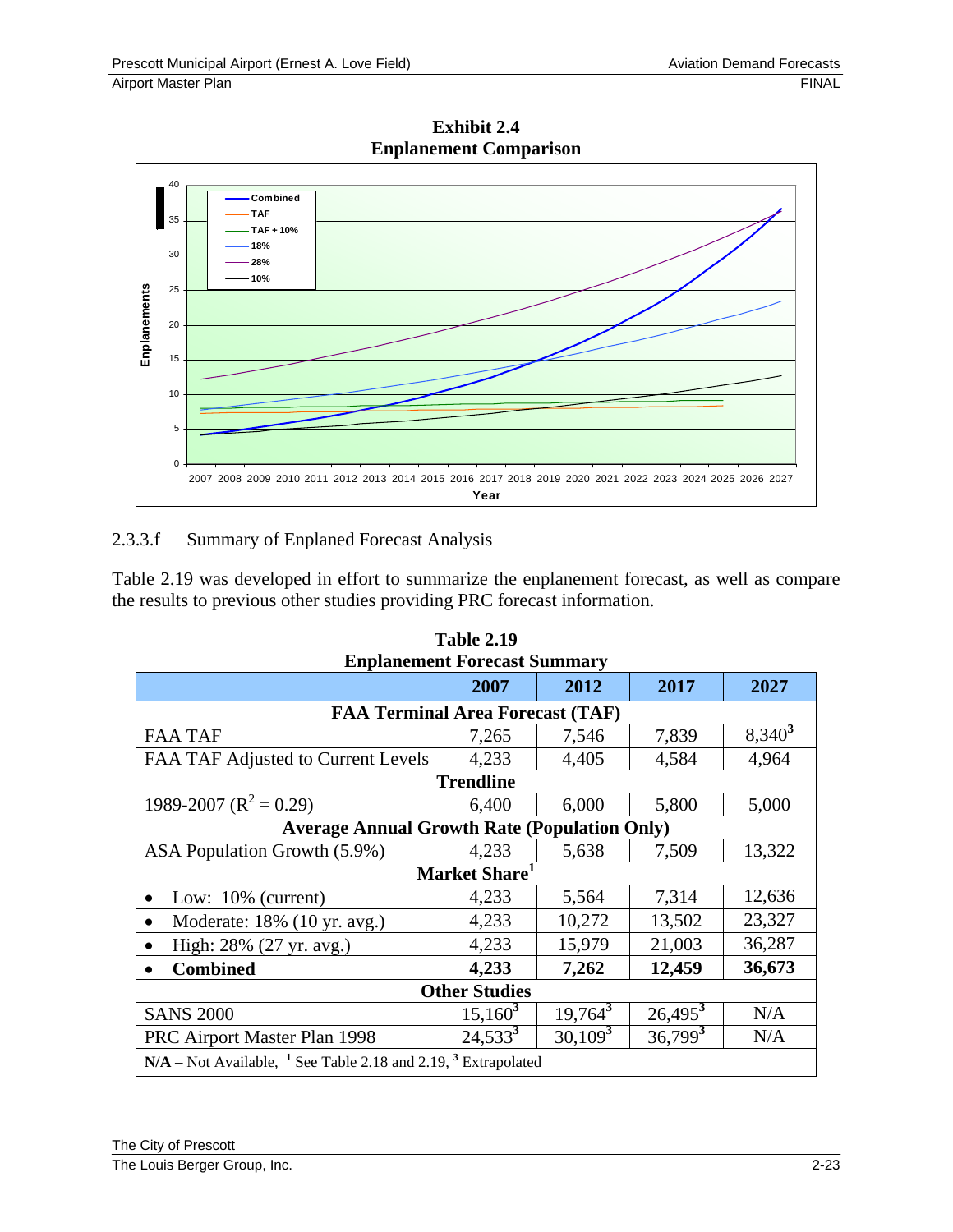## 2.3.4 Commuter Operations Forecast

In addition to passenger enplanements, there are other factors which affect forecasts of airline facilities. The number of commuter airline operations can be determined from the average ratio of passenger enplanements forecasted per departure. This ratio is dependent upon the size of the aircraft and the average percentage of seats that are filled for each departure. The percentage of enplanements to available seats is called Load Factor (LF).

According to the *FAA Aerospace Forecast Fiscal Years 2008–2025,* the regional carrier passenger fleet is forecast to increase by 6 aircraft in 2008. After 2008, the regional carrier fleet is expected to increase by an average of 37 aircraft (1.2 percent) over the remaining years of the forecast period, reaching 3,469 aircraft in 2025. The number of regional jets (90 seats or fewer) at regional carriers is projected to grow from 1,803 in 2007 to 3,114 in 2025, an average annual increase of 3.1 percent. All the growth in regional jets over the forecast period occurs in the larger 70 and 90-seat aircraft. During the forecast period, more than 1,000 regional jets of 50 or less seats are removed from the fleet. The turboprop/piston fleet, which is the aircraft currently servicing PRC, is expected to decline from 1,033 in 2007 to 355 in 2025. Turboprop/piston aircraft are expected to account for just 10.2 percent of the regional fleet in 2025, down from a 36.4 percent share in 2007. For this reason, the 30 seat turboprop and/or regional jet of 50 or less seats are factored into PRC's BRL equation.

The greater number of the larger 70 and 90-seat regional jets in the fleet coupled with 50-seat jet retirements increases the national load factor to 81.6 percent in 2025. However, due to the limited services offered through the EAS program, the LF at PRC has historically been lower than the national average and, according to the Arizona SANS 2000, has been projected to increase from 45 percent in 2007 to 50 percent in 2027.

Table 2.20 depicts the anticipated airline operations based upon various seating capacities of commercial aircraft.

**Table 2.20** 

| <b>PRC Commercial Operations Forecast</b>                               |       |       |        |        |  |
|-------------------------------------------------------------------------|-------|-------|--------|--------|--|
| <b>Seating Capacities</b>                                               | 2007  | 2012  | 2017   | 2027   |  |
| $= 19$ (Beech 1900)                                                     | 100%  |       |        |        |  |
| $=$ 30 Brasilia                                                         |       | 100%  | 50%    |        |  |
| $= 50$ (RJ)                                                             |       |       | 50%    | 100%   |  |
| <b>Total</b>                                                            | 100%  | 100%  | 100%   | 100%   |  |
| <b>Average Seats, Enplanements, and Commercial Operations Forecasts</b> |       |       |        |        |  |
| Average Seats per Departure                                             | 19    | 30    | 40     | 50     |  |
| <b>Load Factor</b>                                                      | 45%   | 46.5% | 48%    | 50%    |  |
| <b>Enplanements per Departure</b>                                       | 8.55  | 13.95 | 19.2   | 25     |  |
| <b>Forecast Annual Enplanements</b>                                     | 4,233 | 7,262 | 12,459 | 36,673 |  |
| <b>Annual Departures</b>                                                | 495   | 521   | 649    | 1,467  |  |
| <b>Annual Commercial Operations</b>                                     | 990   | 1,042 | 1,298  | 2,934  |  |
| Source: Arizona SANS 2000 and Consultant Calculations                   |       |       |        |        |  |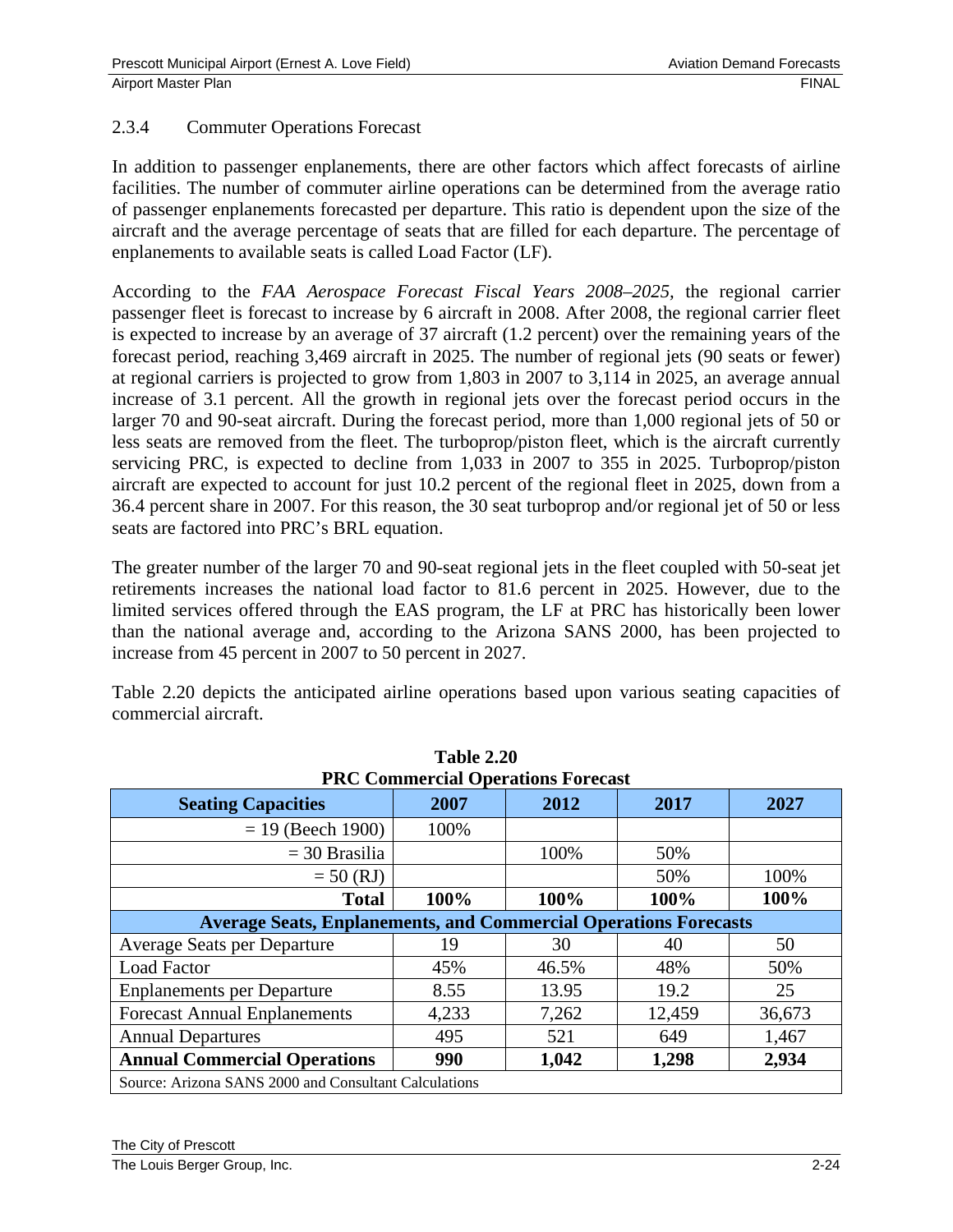## **2.4 Instrument Operations Forecast**

Forecasts of Annual Instrument Approaches (AIA) provides guidance in determining an airport's requirements for navigational aid facilities. An instrument approach is defined as an approach to an airport with the intent to land by an aircraft in accordance with an Instrument Flight Rule (IFR) flight plan, when the visibility is less than three miles and/or the ceiling is at or below the minimum initial approach altitude.

In determining the number of AIA's conducted at PRC, the number of itinerant operations must be reviewed. Utilizing all commuter operations and only itinerant general aviation operations, the number of AIAs was estimated.

According to historical FAA TAF data for the last 10 years, actual instrument approaches were approximately 2.4 percent of annual itinerant operations. The number of AIAs are expected to increase slightly throughout the planning period as itinerant operations increase. Table 2.21 depicts the AIA forecast through the planning period.

| T NC Allitual Tilsti ulliellt Appl oach Forecast                    |          |        |         |         |  |
|---------------------------------------------------------------------|----------|--------|---------|---------|--|
| <b>Operations</b>                                                   | $2007^1$ | 2012   | 2017    | 2027    |  |
| <b>Annual Itinerant</b><br>Operations                               | 81,359   | 93,418 | 104,332 | 132,968 |  |
| <b>Annual Instrument</b><br>Approaches                              | 1,627    | 2,242  | 2,504   | 3,191   |  |
| Source: FAA TAF; Berger Forecast Tables 2.12 and 2.20<br>/Base Year |          |        |         |         |  |

**Table 2.21 PRC Annual Instrument Approach Forecast** 

## **2.5 Peaking Characteristics**

Peak period forecast are required for airport capacity and facility analysis. Forecasts are required for: Peak Month and Average Day Peak Month (ADPM) for enplanements and operations. Table 2.22 summarizes the results.

- **Enplanements**: A review of monthly enplanement data over the last 5 years reveals that commuter peak months are in October and in the range of 10 percent. The peak year over the last five years was 2004. The peak month for 2004, which comprised about 10 percent, appears typical and will be used for planning purposes. The ADPM was calculated by dividing the peak month level by 31.
- **Operations**: As with enplanements, peak month operations over the last five years have varied, but range between eight to ten percent of total operations. For consistency, the 2007 peak month of 10 percent for November will be used for forecast purposes.